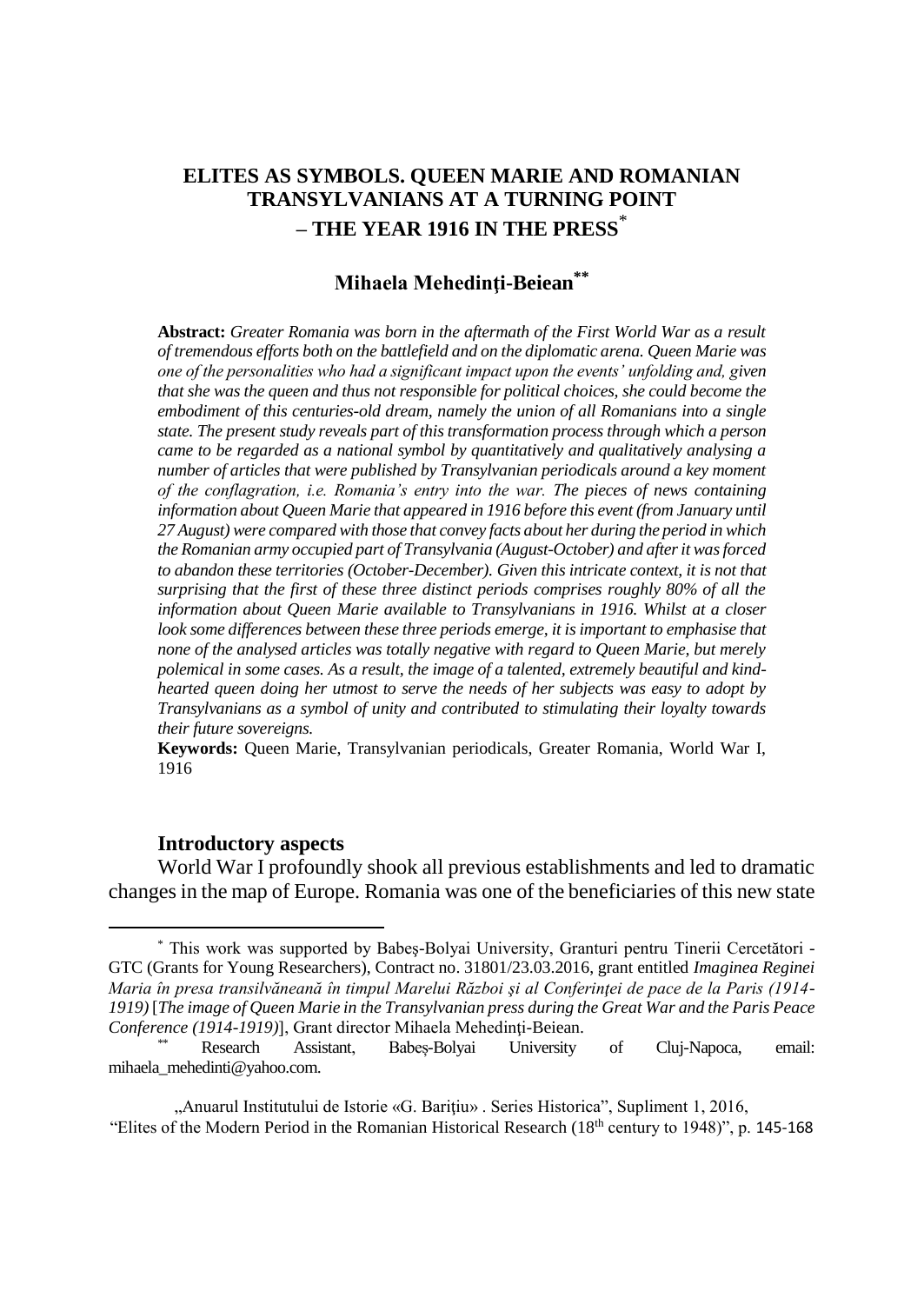of affairs, as its territory and population doubled in size at the end of the conflagration. One of the major acquisitions was Transylvania, a multiethnic and multidenominational province, cherished by Moldavians and Wallachians as the home of their oppressed brothers.

This paper's aim is to bring to light part of the means employed by the inhabitants of this former possession of the Austro-Hungarian Empire in order to cultivate their ties with Romania during the conflict. In this sense, a number of political, religious and literary periodicals were thoroughly researched so as to provide a complete picture of the ways in which Queen Marie of Romania was presented to ordinary Transylvanians shortly before and after a key moment of the conflict, namely Romania's entry into the war on 27 August 1916.

This important modification occurring on the Eastern front clearly impacted upon the activity of the Transylvanian press and upon the news it could convey about the Empire's new enemy. The unfolding of subsequent events, particularly the campaign in Transylvania  $(27 \text{ August} - 26 \text{ September } 1916)$  and the fact that (a small) part of the province was occupied by Romanian troops roughly until the battle of Braşov (7-8 October 1916) also affected the number and tone of articles about Queen Marie, as the following pages will demonstrate.

In a similar manner, not just the year chosen for analysis, but also the personality had in view is a momentous one, an affirmation endorsed by one of historians' advantages: hindsight. Undoubtedly, Romania's neutrality offered Transylvanian journalists the chance of portraying one of the most admired sovereigns of her time in a favourable light and without fuelling the Hungarian authorities' fears. In fact, such positive representations of Queen Marie partly continued even after Romania's declaration of war because, as queen, she was not held directly responsible for the country's political options. This arguable conception ("arguable" particularly when considering the role she played during the war), facilitated journalists' work and thus contributed both to the creation of a mindset compatible with Greater Romania and to Transylvanians' ever-increasing attachment to the Romanian dynasty, as sympathy towards her could be expressed more or less openly, particularly before August 1916.

Another important argument that supports the inclusion of Queen Marie amongst those who played a part in the making of Greater Romania is connected with the subject of this collection of papers, namely elites, because this political achievement could not have been possible without their existence. And although this social category can be defined in multiple ways, Queen Marie was clearly a member of the elite, irrespective of the viewpoint adopted.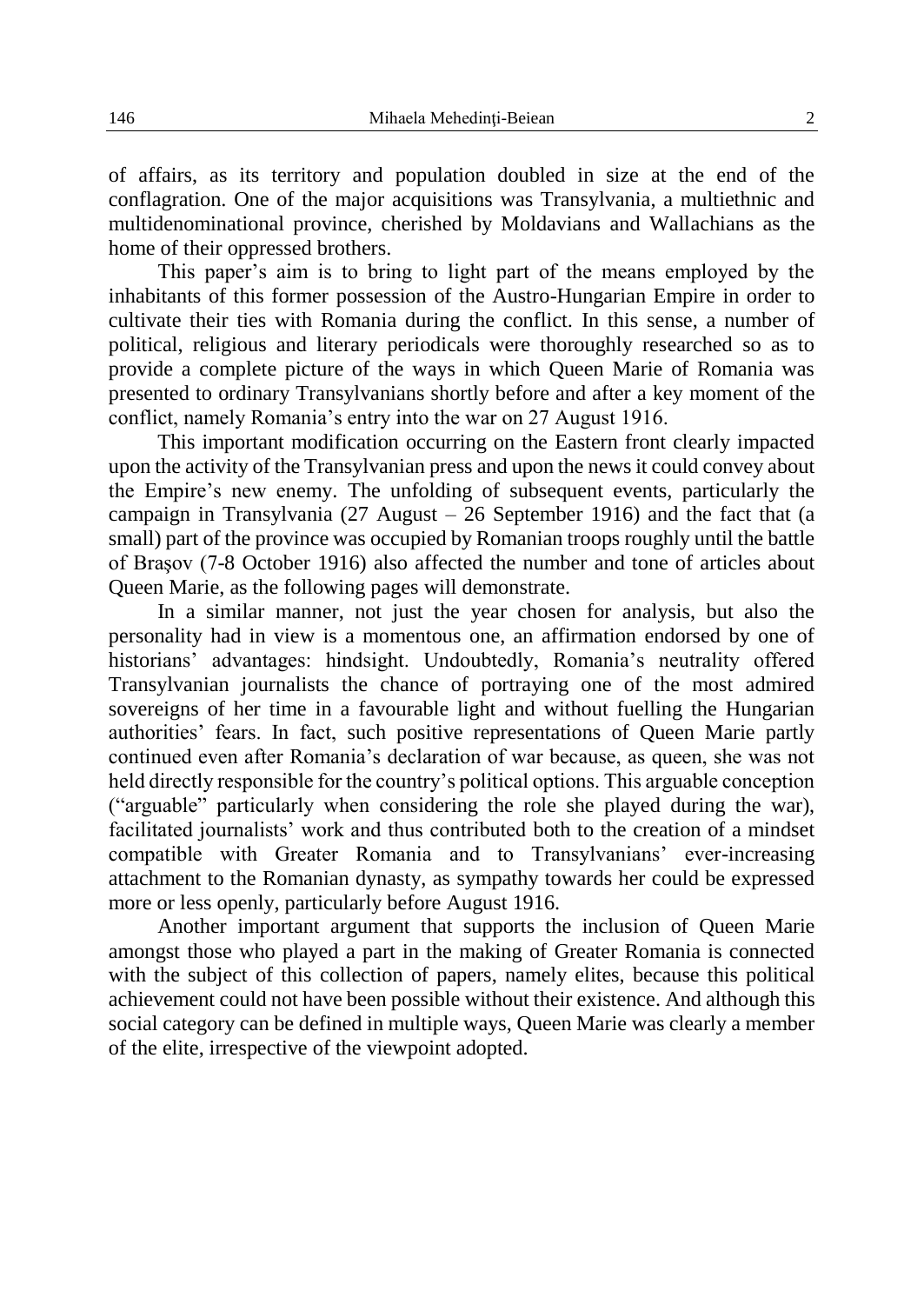Apart from being placed *ab initio* amongst the elites<sup>1</sup> based on her social status<sup>2</sup> and in accordance with the definitions of the "statist-oligarchic"<sup>3</sup> theoretical school, Queen Marie was a representative of this category because both other members of the elite and ordinary people alike were ready to follow her and be led by her in a number of actions, some of which could even pose health risks and/or endanger their lives. Therefore, the recognition element of the equation was present<sup>4</sup> and it was mostly based on her apparently irresistible charisma. Consequently, we can consider that more than being a member of the power elite in the sense defined by C. Wright Mills, namely those who "are in positions to make decisions having major consequences", Queen Marie had a role similar to that of "professional celebrities", i.e. she possessed "the power to distract the attention of the public or afford sensations to the masses, or, more directly, to gain the ear of those who do occupy positions of direct power"<sup>5</sup>. Whilst this role was probably not so obvious in 1916 (but became clear in 1919 on the occasion of her unofficial visit to Paris and London, during the peace talks that took place after the end of World War I), her ability to motivate both the soldiers and those behind the front line, as well as to make herself heard by politicians became evident immediately after Romania's entry into the war.

However, in addition to being viewed as a celebrity and a member of the charismatic elite<sup>6</sup>, her artistic merits and literary talent situate her without doubt

 $<sup>1</sup>$  Different meanings of the term and the quintessential ideas of several important theorists of</sup> the field are mentioned in Valery Golofrast, Tatiana Protassenko, Oleg Bozhkov, "The Elite of St. Petersburg as Seen by the City Inhabitants", in *International Journal of Urban and Regional Research*, 1997, Vol. 21, No. 3, p. 406.

<sup>2</sup> As Viorella Manolache, *Elite. Legitimări juridice moderne*, Sibiu: Editura Universităţii "Lucian Blaga" din Sibiu, 2006, pp. 7-8 shows, monarchs were included amongst the elite given their role as members of the governing system starting with the earliest works concerning elites. However, whilst this might seem obvious in the case of the one who actually exercised power, the consort's position might be subjected to debate because, in defining elites, "upper class" membership is habitually not enough in itself, but is correlated with the exercise of power and/or with the role of decision-maker; Mattei Dogan, "Introduction: Diversity of Elite Configurations and Clusters of Power", in Mattei Dogan (ed.), *Elite Configurations at the Apex of Power*, Leiden, Boston: Brill, 2003, p. 2.

<sup>3</sup> Andreea Oana Dăncilă, *Elite culturale româneşti în Transilvania în prima perioadă a secolului al XX-lea*, Ph.D. thesis, Babeş-Bolyai University, Faculty of History and Philosophy, Cluj-Napoca, 2012, p. 11.

<sup>4</sup> For more details, see A. O. Dăncilă, *Elite culturale româneşti...*, p. 10.

<sup>5</sup> C. Wright Mills, *The Power Elite*, New Edition, With a new Afterword by Alan Wolfe, Oxford University Press, 2000, p. 4.

 $6$  According to  $\overline{V}$ . Manolache, *Elite...*, p. 10, "charismatic elites" are characterised by their "positive, hypnotic impact on the masses". Maria Bucur also considers that "it was the fascination with Marie's charisma that transformed her from a monarchical to a celebrity figure before the war"; Maria Bucur, "Between the Mother of the Wounded and the Virgin of Jiu: Romanian Women and the Gender of Heroism during the Great War", in *Journal of Women's History*, 2000, Vol. 12, No. 2, p. 41. In a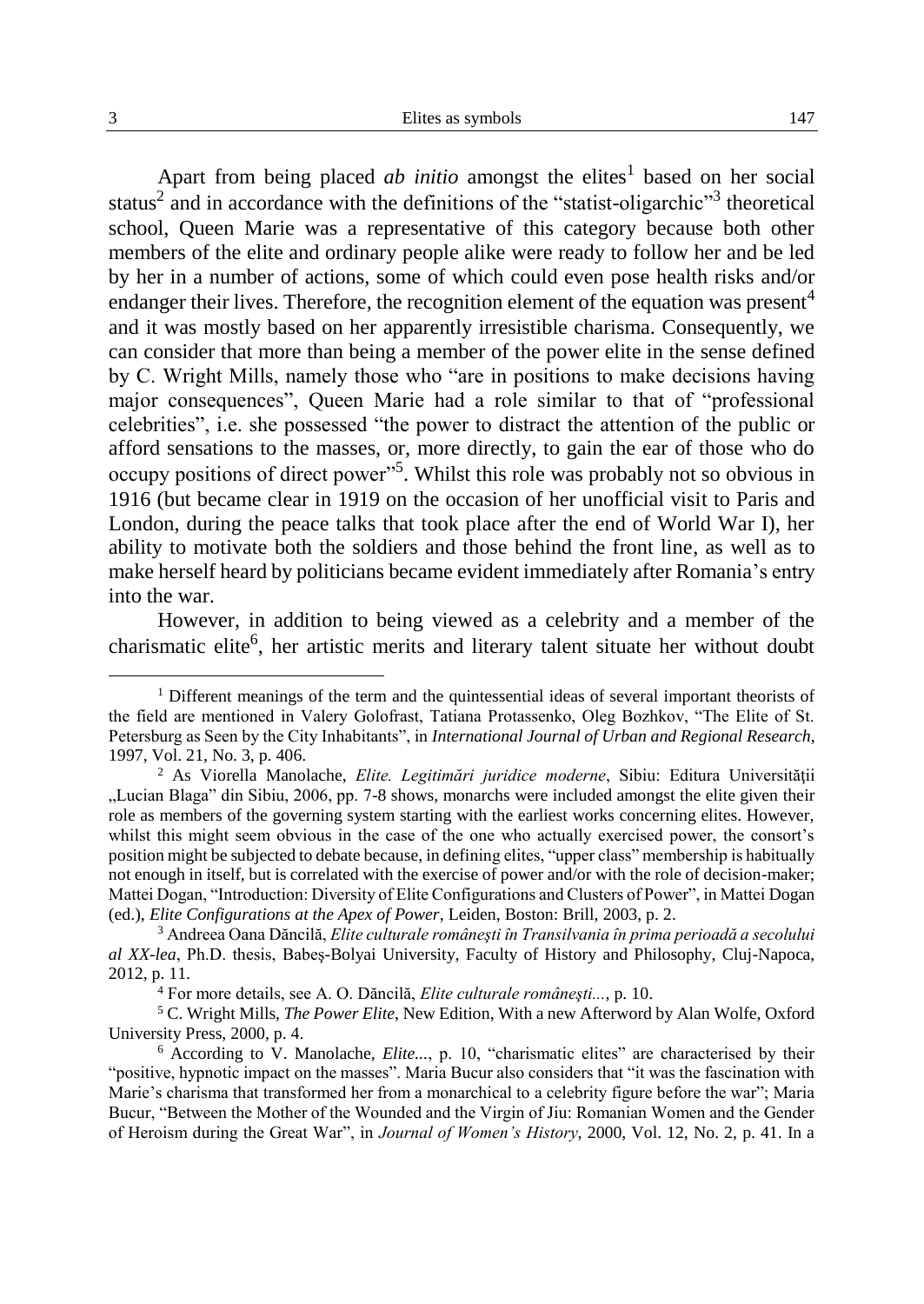amongst Romania's cultural elites of the  $20<sup>th</sup>$  century. And given her involvement in the First World War she certainly satisfied the conditions imposed by interwar Romanian thinkers with regard to membership of the elite category (or what other theorists more narrowly defined as moral elite<sup>7</sup>), namely demonstrating an irreproachable moral conduct, placing the community's interests above one's own, receiving validation from the public and having unconditional authority over it, even if the person in question does not have any real political power<sup>8</sup>.

It becomes obvious from this classification attempt that Queen Marie transgressed a series of borders stipulated by theorists in order to settle their research field. Thus, she could be included in several different elite categories all at once<sup>9</sup> and still some nuances of her elitist position would remain unaccounted for. Nonetheless, she undoubtedly was a member of the elite defined as "people of superior character and energy"10, qualities superbly displayed during a time of great turmoil for her country.

#### **Sources and predicaments**

Queen Marie's image in Transylvania throughout the year 1916 was extracted from relevant press articles published in nine journals with political, religious or literary profiles. Given that the war took its toll on the periodicals' activity, the following alphabetic review of the sources includes some information about their relevance for the topic had in view.

recently published study, Brian Cowan reviews the senses given to the word "celebrity", the alteration of its meaning during the  $18<sup>th</sup>$  century and the media's role in this process; Brian Cowan, "News, Biography, and Eighteenth-Century Celebrity", available at http://www.oxfordhandbooks.com/ view/10.1093/oxfordhb/9780199935338.001.0001/oxfordhb-9780199935338-e-132, accessed 15.09.2016. For a discussion concerning the relationship between celebrity status and (multiple types of) capital see Lisa Ann Richey, Alexandra Budabin, "Celebrities in International Affairs", available at http://www.oxfordhandbooks.com/view/10.1093/oxfordhb/9780199935307.001.0001/oxfordhb-9780199935307-e-3, accessed on 15.09.2016.

<sup>7</sup> See Giovanni Sartori's classifications, summarised in Codrina Şandru, *Comunităţi etnice şi elite locale*, Brașov: Editura Universității "Transilvania", 2007, pp. 55-56. More details about the moral role of the elite as seen by philosophers (namely Plato and Aristotle) and early Christian thinkers are available in V. Manolache, *Elite...*, pp. 7-8.

<sup>8</sup> A. O. Dăncilă, *Elite culturale româneşti...*, p. 13. Contrary to this definition, according to other theories, especially those that seek to define the "elite" from a political standpoint, "the elites are inconceivable without one of their attributes, power, just as power is inconceivable without the representatives of the superior segment of the social pyramid, that of the elites"; Constantin Ittu, *Elite şi putere în Europa heraldică a secolelor XII-XVI*, Sibiu: Editura Universităţii "Lucian Blaga" din Sibiu, 2004, p. 5.

<sup>&</sup>lt;sup>9</sup> In other words, "functional elite diversity" defined as "the differentiation of elites according to structural functions – political, economic, administrative, military, cultural, etc." is not applicable in her case. For more details about "functional elite diversity" and "elite cohesion" see M. Dogan, "Introduction...", pp. 1-2.

<sup>10</sup> C. W. Mills, *The Power Elite*, p. 13.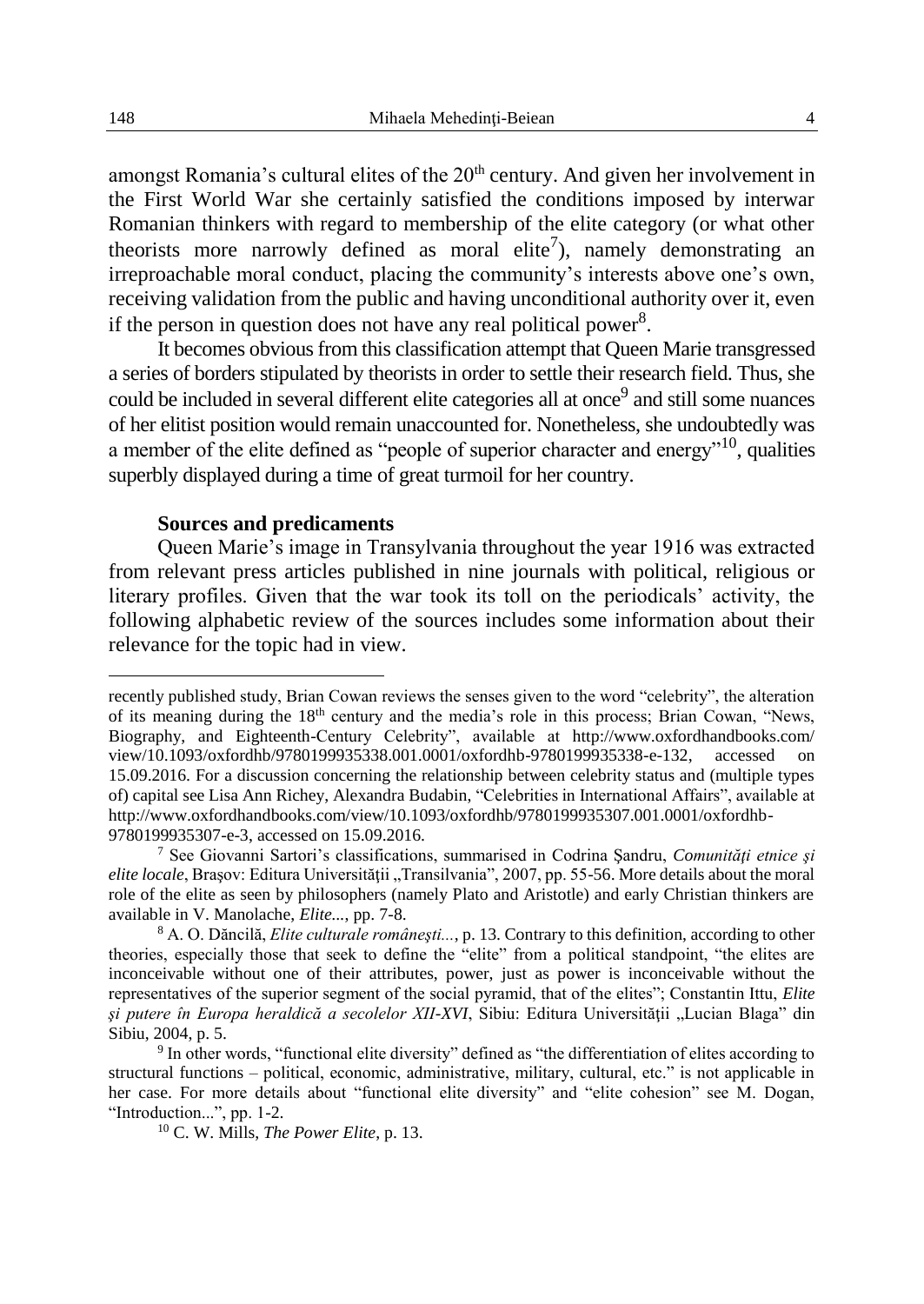*Biserica şi Şcoala. Foaie bisericească-şcolastică, literară şi economică* [*Church and School. A churchly-scholastic, literary and economic newssheet*; hereinafter: *Biserica şi Şcoala*] was issued in Arad in order to provide various types of news to its public of Orthodox faith. It seems that the periodical was tremendously attached to its main purpose, so that in 1916 there is only one article mentioning Queen Marie of Romania and, moreover, this is a mere reference to the sovereign's artistic talent and practice of charity included in Queen Elisabeth's obituary: "Queen Marie and her daughter princess Maria, taking after their great aunt, are artistic forces in the country and with their noble heart[s] fill the skies with their Samaritan deeds<sup>"11</sup>.

*Cultura Creştină* [*Christian Culture*], a Greek-Catholic periodical issued in Blaj, does not contain any mentions of Queen Marie of Romania during 1916, although it too published an obituary occasioned by "The death of Queen Elisabeth of Romania"<sup>12</sup>.

On the other hand, mainly due to its profile, *Drapelul. Organ naţional-politic* [*The Flag. A national-political organ*; hereinafter: *Drapelul*] is more useful in what concerns Queen Marie and details about her are part of several types of pieces of news (political, literary, general external information, war-related facts). As a result, this periodical issued in Lugoj provided a total of seven relevant articles, including the publication of one of Queen Marie's short stories in three consecutive numbers of the newspaper $^{13}$ .

*Foaia Poporului. Foaie politică* [*The People's Newssheet. A Political Newssheet*; hereinafter: *Foaia Poporului*] also comprises several articles about Queen Marie, part of which represented topics that were tackled by other journals as well (as it will be revealed in the following sections).

*Gazeta Transilvaniei. Ziar politic naţional* [*The Transylvanian Gazette. A national political newspaper*; hereinafter: *Gazeta Transilvaniei*] is by far the most informative of the sources, the peculiarities surrounding its issuance during 1916 making it worthy of being dealt with in a separate section of this article (see below). However, as a general summary regarding the relevant facts published about Queen Marie, we can note here that the periodical issued in Braşov has informed its readership about the sovereign's artistic merits (several articles give details about her literary works, some of which also became plays, but her talent as a painter is also praised), about the relationship with her subjects, about declarations given to foreign press representatives, about various domestic trips, accompanied or not by

<sup>&</sup>lt;sup>11</sup> Biserica și Școala, Year XL, No. 8, 21 February (5 March) 1916, "† Regina Elisabeta a României" ["† Queen Elisabeth of Romania"], pp. 1-2.

<sup>12</sup> *Cultura Creştină*, Year VI, No. 5, 10 March 1916, the "Cronică" ["Chronicle"] column, p. 155.

<sup>&</sup>lt;sup>13</sup> *Drapelul*, Year XVI, the "Foita «Drapelului»" ["«The Flag»'s (Literary) Sheet"] column, "Povestea unui dor nestins" ["A Story of Great Longing"], in No. 37, 26 March (8 April) 1916, pp. 1- 2, No. 38, 29 March (11 April) 1916, pp. 1-2 and No. 39, 31 March (13 April) 1916, pp. 1-2.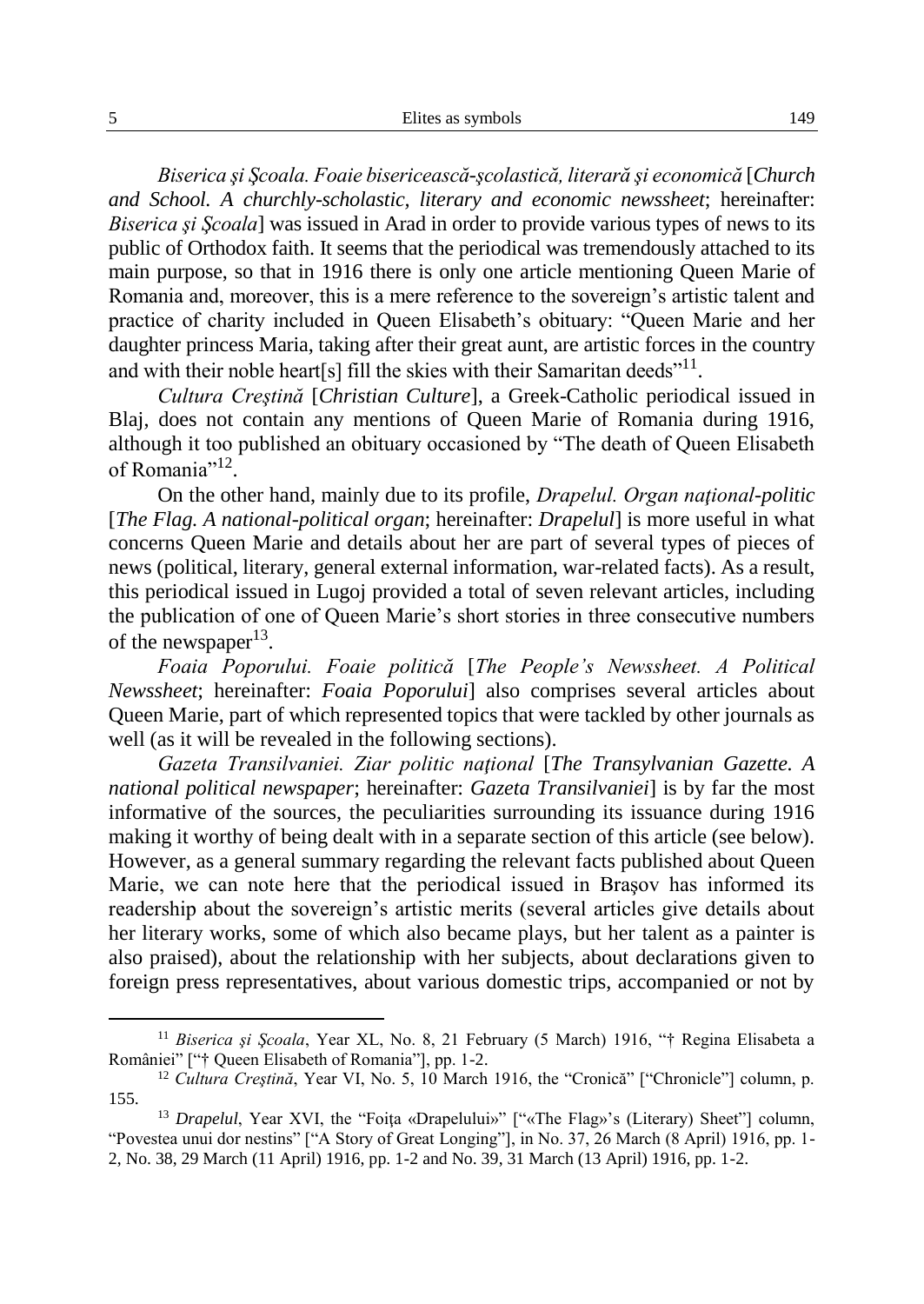other members of the royal family, about her activity as a nurse or merely about her as a person, as seen by one of her Moldavian subjects.

Although its profile might have predisposed it to publishing texts written by Queen Marie, *Pagini literare* [*Literary Pages*] does not include any (mention) of her works. However, the periodical issued twice a month in Arad was extremely shortlived, having solely eight numbers that have appeared in 1916 from March until June, and this explains to a large degree why the sovereign's name is not present in the periodical's pages.

Generally speaking, *Românul* [*The Romanian*] provided fairly detailed data about what happened across the Carpathian Mountains, in Romania, but the relevant information about Queen Marie available in this periodical for the year 1916 is extremely limited, given that it was suspended by the Hungarian authorities in March. As a result, the present paper includes only 4 pieces of news stemming from this journal issued in Arad as the official organ of the Romanian National Party.

*Telegraful Român* [*The Romanian Telegraph*] has had a more auspicious fate than that of *Românul* (its religious profile may have constituted an advantage from this viewpoint) and therefore it was able to convey more facts about Queen Marie. However, although it managed to publish nine such pieces of news before August 1916, the situation created by Romania's entry into the war forced the periodical from Sibiu to cease its issuance between August and October and during the last two months of the year only two relevant articles have appeared.

*Unirea. Foaie bisericească-politică* [*The Union. A churchly-political newssheet*; hereinafter: *Unirea*], another religious periodical, issued in Blaj, was also a valuable source of information for its readers in what concerned Queen Marie's personality and activity, but, unfortunately, this affirmation is restricted to the period January-August 1916. After Romania's declaration of war on Austria-Hungary no mention of the Romanian sovereign can be found in the periodical's pages, although in the first part of the year it had published twelve pertinent articles, some of which were quite detailed.

In conclusion, the present study comprises data gathered from nine Transylvanian periodicals that appeared during 1916, out of which two (namely *Cultura Creştină* and *Pagini literare*) provided no relevant articles. From the other seven periodicals I extracted a total number of 66 pieces of news that were analysed in detail with regard to the image they conveyed about Queen Marie. It is worth noting that some of these pieces of news overlap, in the sense that the same fact was published in several journals, sometimes even in exactly the same phrasing. Apart from obvious reasons such as having a higher frequency of issuance or more pages per issue, the fact that the vast majority of these articles (namely 52, representing roughly 80%) have appeared prior to Romania's entry into the war (i.e. between January and August 1916) is due to other factors as well: part of the journals ceased their activity or were suspended before this event (e.g. *Pagini literare* and *Românul*,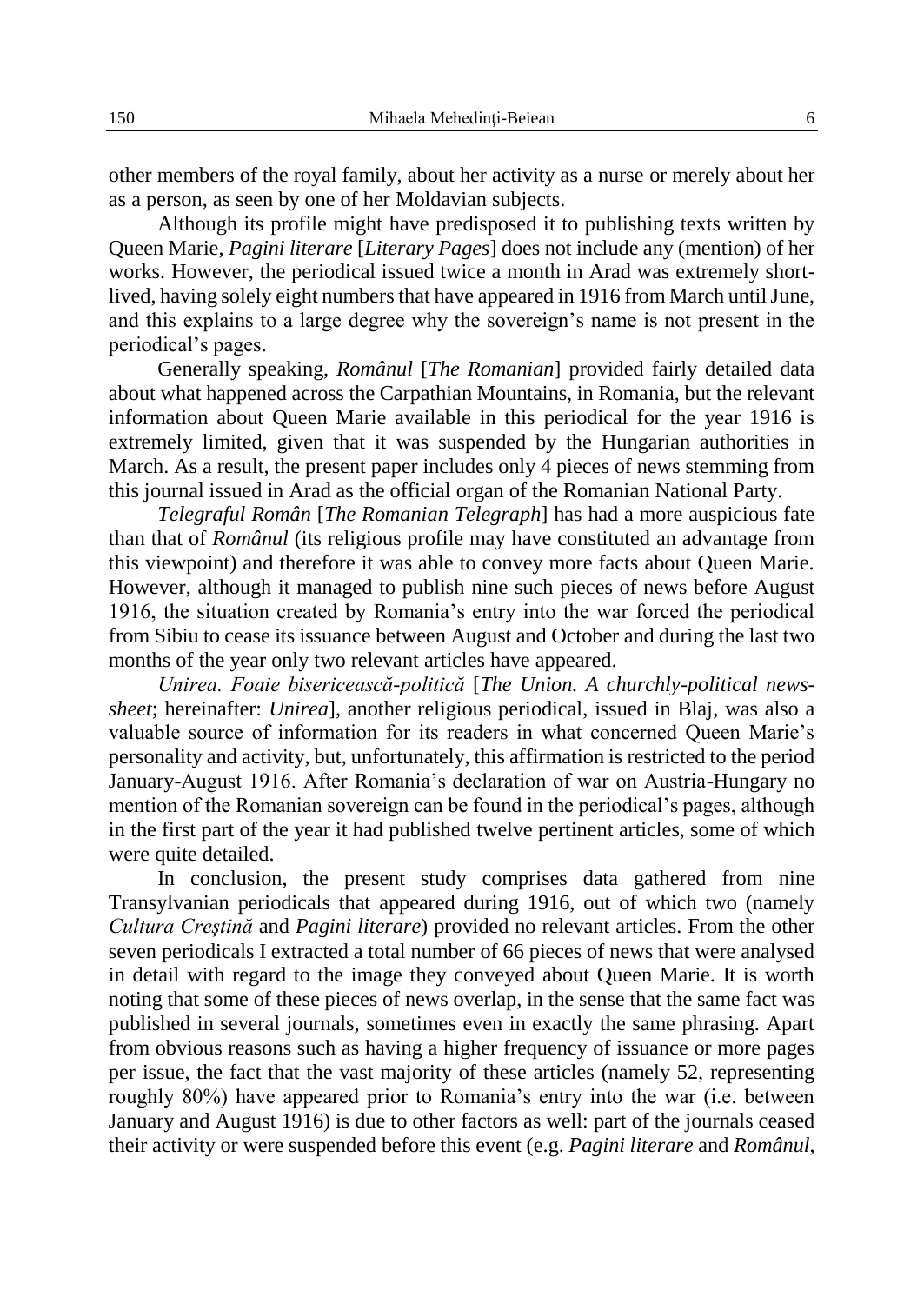respectively), they did not appear for a period of time after the Romanian troops crossed the Carpathian Mountains (this is the case of *Telegraful Român*, for instance) or simply did not provide any details about Queen Marie after August 1916, although they previously had and they continued appearing until the end of the year (but sometimes with a reduced periodicity, as, for example, *Unirea*).

Given the sources' peculiarities, data about Queen Marie was analysed by taking into consideration the chronology and the specific constraints imposed by the war. As a result, I have defined three significantly different periods, which are detailed below. Articles about Queen Marie published in the Transylvanian periodicals used as sources between January and August 1916 are categorised and discussed according to their topic, the period August-October 1916 is reviewed separately as, with a single exception, information about Queen Marie is available only in *Gazeta Transilvaniei*14, which appeared under special circumstances during these months, whilst the special features of the few relevant pieces of news that were published in the last quarter of the year required the delimitation of another category. The graphs presented below summarise the situation of the articles about the Romanian sovereign accessible to Transylvanian Romanians during the pertinent timescale.



Figure 1: Chronological distribution of articles about Queen Marie before and after Romania's entry into the war

<sup>14</sup> Five out of the six relevant articles for this interval were published by *Gazeta Transilvaniei,* whilst the sixth, which appeared in *Drapelul*, Year XVI, No. 104, 8 (21) September 1916, p. 3, as part of the "Informaţiuni" ["Information"] column, does not actually add anything to the overall picture, because the fact that "the Queen of Romania has organised a hospital in the royal palace, which she manages herself" was also announced by *Gazeta Transilvaniei*, Year LXXIX, No. 185, 7 (20) 1916, p. 2, in the column entitled "Din Bucureşti" ["From Bucharest"] and in a more detailed manner.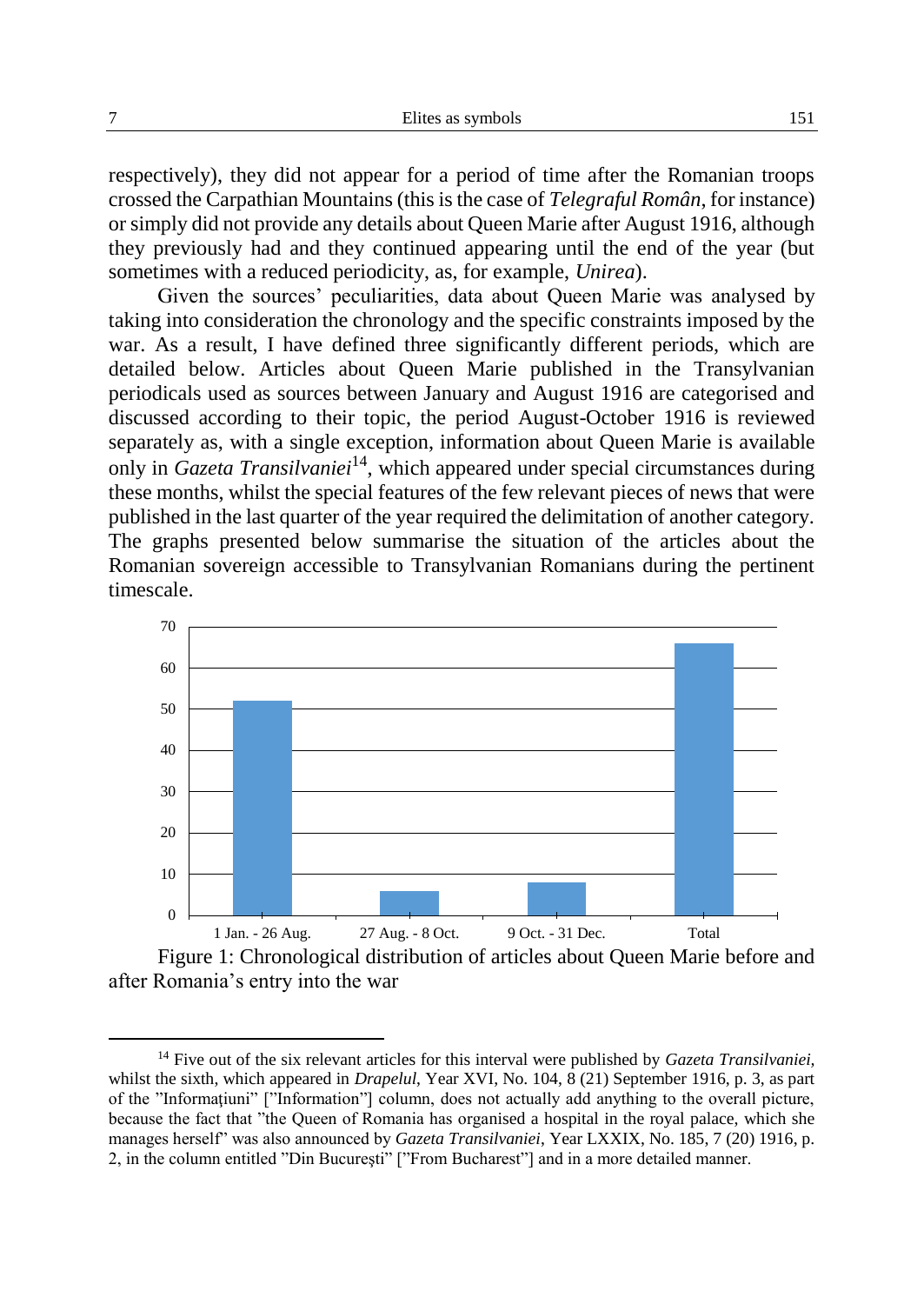

Figure 2: Distribution of articles about Queen Marie in the seven Transylvanian periodicals that served as sources

# **January-August 1916 Literary and artistic activity**

Queen Marie's literary achievements were popularised from the beginning and her contemporaries clearly considered her a member of Romania's cultural elite. Moreover, as opposed to the meaning given to the term "elite" in political science, where membership of this social category is defined by the possession of power and not necessarily by remarkable traits, culturally-wise a member of the elite has to demonstrate his or her intellectual value<sup>15</sup>. In this latter sense, Queen Marie excelled and she received straightforward recognition from the Romanian Academy. In the general session that took place when this highly prestigious cultural forum celebrated 50 years of existence, the institution's president wished the royal family a glorious reign and mentioned that "the Academy has had the great joy of celebrating 40 years since the birth of Her Majesty Queen Marie, she herself a distinguished literate and artist and a warm supporter of art and literature"<sup>16</sup>.

<sup>15</sup> Bogdan Ivaşcu, *Naşterea unei noi elite: Transilvania (1945-1953)*, Arad: Gutenberg Univers, 2008, p. 17. When discussing the conceptualisation put forth by Vilfredo Pareto, other authors suggest that such a distinction was not possible according to his theory, given that for him superior qualities represented an intrinsic component of the elite; see C. Şandru, *Comunităţi etnice...*, pp. 24-26 and Oscar Hoffman, Ion Glodeanu, *De la mediocraţie la meritocraţie – societatea cunoaşterii şi noile elite*, Bucharest: Expert, 2007, p. 73.

<sup>16</sup> *Foaia Poporului*, Year XXIV, No. 29, 10/23 May 1916, p. 2, article entitled "Sesiunea generală a Academiei Române" ["The general session of the Romanian Academy"]; *Gazeta*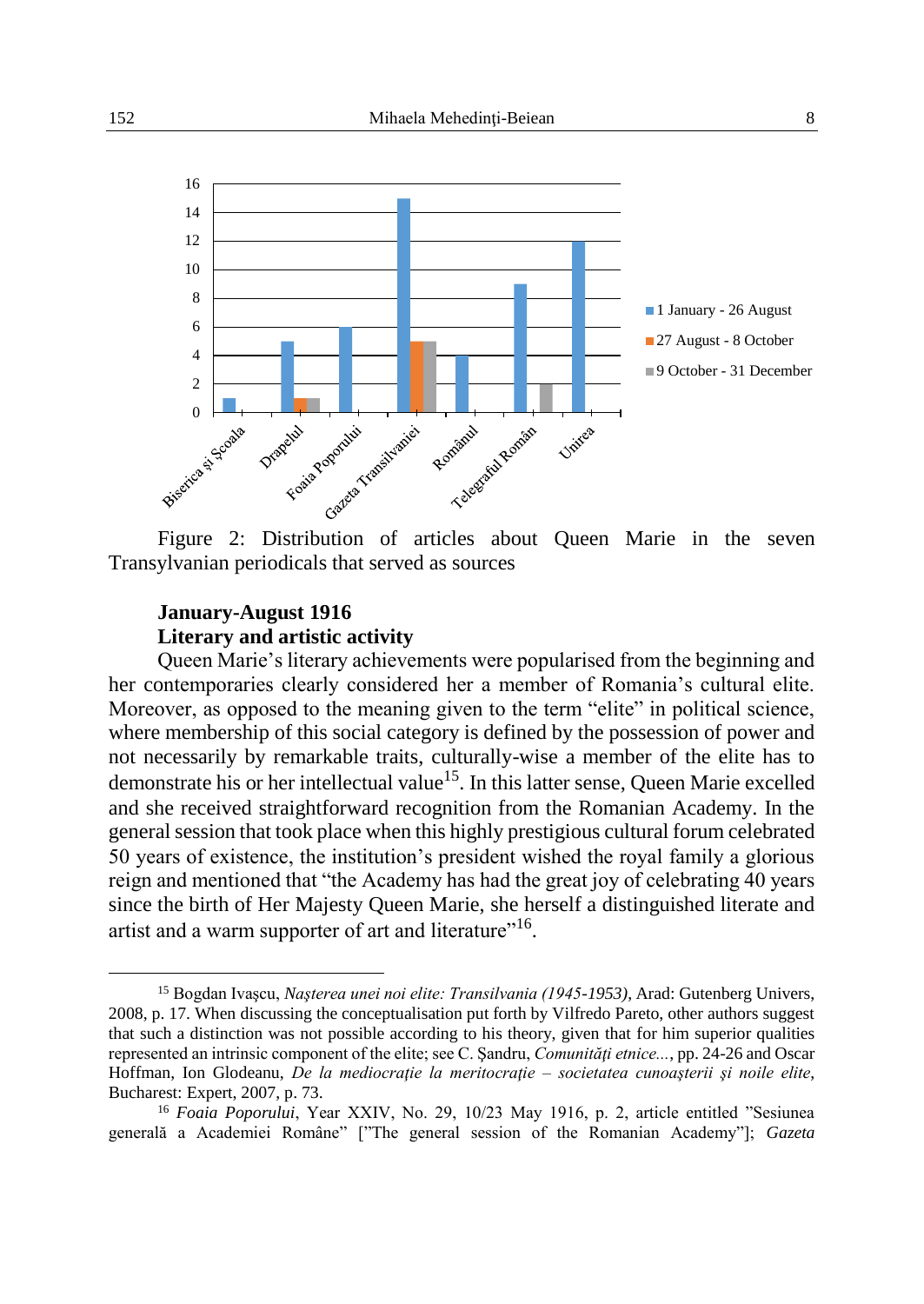Apart from this formal recognition of her cultural merits, Transylvanians were also aware of Queen Marie's talent given that news about her publications reached them by means of the press. Thus, the periodicals' pages include data about her newest works, such as *Ilderim, Crinul vieţii* [*The Lily of Life*] or *Floarea visului* [*The Dream's Flower*] and/or about their dramatisation<sup>17</sup>. For example, *Floarea visului* received a very favourable review in *Foaia Poporului*18, as it was considered that it represented "an esthetical contribution to her literary conception; the battle between real and ideal and the yearning for the soul's freedom in order to attain supreme beauty". Moreover, "the work of H. M. Queen Marie appears thus as a fortunate esthetical embodiment of a high religious and philosophical conception, and 'Floarea visului' represents a new contribution to the delicate[,] suave and profound manner of comprehending beauty in poetry, as well as in painting... Let us all remember the silver flowers – fingers of a fairy! – in whose skilful painting the Queen of Romania has long ago distinguished herself!" And besides all this, the (unknown) author of these lines also appreciated the fact that "in everything she wrote H. M. Queen Marie drew her inspiration from our folk poetry and literature. That is why 'Floarea visului' seems a Romanian fairy tale arranged for the stage".

Her activity as a painter and Maecenas of the arts was also acknowledged on the occasion of an exhibition held at the beginning of the year in Bucharest at the Romanian Athenaeum where, not only a group of women painters under her patronage, but the queen herself presented their works<sup>19</sup>.

On the other hand, the fact that Queen Marie was perceived as a member of the cultural elite is proven by the attention given to her declarations. For example,

*Transilvaniei*, Year LXXIX, No. 99, 8 (21) May 1916, p. 2, the "Din România" ["From Romania"] column; *Unirea*, Year XXVI, No. 53, 25 May 1916, p. 4, the "Informatiuni" ["Information"] column, subtitle "Deschiderea sesiunii Academiei Române" ["The opening of the session of the Romanian Academy"]. See also the report published by *Telegraful Român*, Year LXIV, No. 50, 14/27 May 1916, pp. 1-2, the "Foişoara" ["Leaflet"] column, subtitle "De la Academia Română – Raport asupra lucrărilor făcute în 1915-1916" ["From the Romanian Academy – Report on the works accomplished in 1915- 1916"].

<sup>17</sup> *Gazeta Transilvaniei*, Year LXXIX, No. 15, 21 January (3 February) 1916, p. 2, the "Din România" ["From Romania"] column, No. 21, 28 January (10 February) 1916, p. 2, the same column, subtitle "O nouă lucrare a Reginei Maria" ["A new work of Queen Marie"] and No. 62, 19 March (1 April) 1916, p. 2, the "Știri" ["News"] column, subtitle "Știri din România" ["News from Romania"]; *Românul*, Year VI, No. 22, 11 February (29 January) 1916, p. 7, the "Informatiuni" ["Information"] column, subtitle "O nouă lucrare teatrală a reginei Maria a României" ["A new theatrical work of Queen Marie of Romania"]; *Telegraful Român*, Year LXIV, No. 2, 9/22 January 1916, p. 3, the "Noutăți" ["Novelties"] column, subtitle "Piesa reginei" ["The queen's play"].

<sup>&</sup>lt;sup>18</sup> *Foaia Poporului*, Year XXIV, No. 34, 24 May (6 June) 1916, pp. 3-4, the "Informatiuni" ["Information"] column, subtitle "Floarea visului" ["The Dream's Flower"].

<sup>&</sup>lt;sup>19</sup> *Gazeta Transilvaniei*, Year LXXIX, No. 15, 21 January (3 February) 1916, p. 3, the "Stiri" ["News"] column, subtitle "Expoziţie de pictură în Bucureşti" ["A painting exhibition in Bucharest"].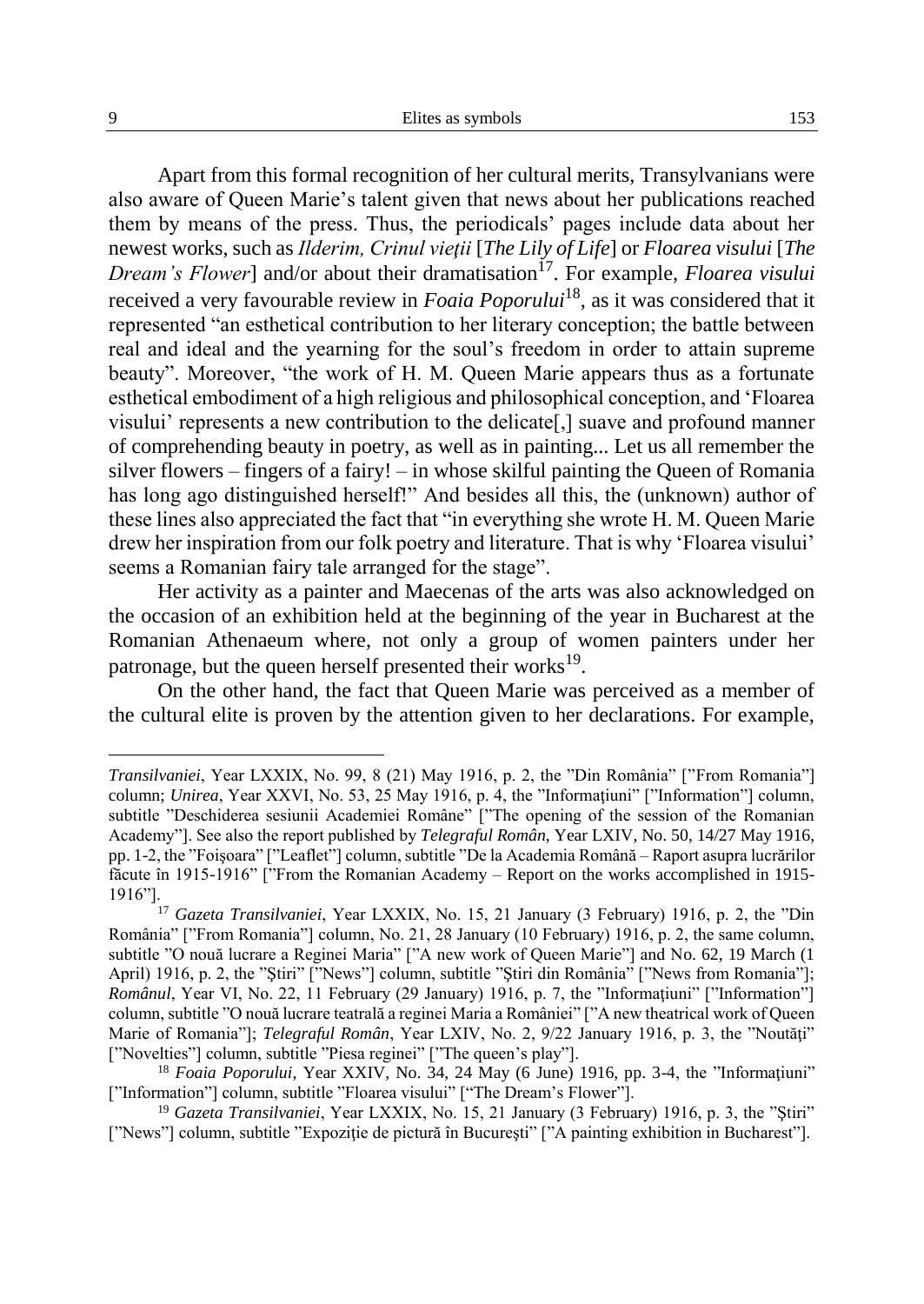*Gazeta Transilvaniei* published, without any comment, some of the sovereign's reflections on the ongoing war, which originally appeared in another journal. According to this source, Queen Marie considered that "in the present war the machine revenges itself on man", as "man attempted to invent things beyond human power and now he is learning the eternal lesson of his limitations"<sup>20</sup>.

### **Symbol of compassion**

Queen Elisabeth's death occasioned a surge in news about the Romanian royal family in the Transylvanian press and although Queen Marie was clearly not the main character of the events, she nevertheless stood out through her kindness and compassionate care for her aunt. Certainly, the image that took shape from her behaviour in this situation was a positive one, illustrating precisely what was expected of a faithful close relative: "The sovereigns immediately came by their august aunt's side, who stretched her right arm and took those of the sovereigns"<sup>21</sup>, "Queen Marie and all the princes and princesses spent the entire day by the ill sovereign's bedside"<sup>22</sup>, "Today, 18 February (2 March) 1916, at 8:30 in the morning, Her Majesty, Queen Elisabeth, the diligent and faithful companion of Romania's first king, has departed this life, in the royal palace from Bucharest, as a result of pneumonia, in the presence of Their Majesties, the King and the Queen and of His Royal Highness, the heir to the throne"<sup>23</sup>, "Whilst in the royal palace's court the coffin was placed on the hearse, H. M. Queen Marie, together with Their Royal Highnesses Princesses Elisabeth, Maria and Ileana sat in one of the balconies of the royal palace and watched whilst crying the sad burial ceremony for the dear and unforgettable Queen Elisabeth"<sup>24</sup>.

Notes about Queen Marie in relation to her predecessor's death were published also due to Queen Elisabeth's will, as through this document the latter left a sizable amount of money to charity, part of which was to be administered and distributed by Queen Marie and her successors<sup>25</sup>. Moreover, the religious ceremonies that were

<sup>20</sup> *Gazeta Transilvaniei*, Year LXXIX, No. 79, 16 (23) April 1916, p. 2, article "Regina Maria a României şi războiul european" ["Queen Marie of Romania and the European war"].

<sup>21</sup> *Unirea*, Year XXVI, No. 23, 7 March 1916, pp. 2-3, article "Moartea Reginei Elisabeta" ["The death of Queen Elisabeth"].

<sup>22</sup> *Românul*, Year VI, No. 39, 20 February (4 March) 1916, pp. 2-3, article "Moartea reginei Elisabeta a României" ["The death of Queen Elisabeth of Romania"].

<sup>23</sup> *Telegraful Român*, Year LXIV, No. 22, 27 February (11 March) 1916, pp. 1-2, article "Moartea şi înmormântarea Reginei Elisabeta" ["The death and funeral of Queen Elisabeth"].

<sup>24</sup> *Telegraful Român*, Year LXIV, No. 23, 1/14 March 1916, pp. 1-2, article "Moartea şi înmormântarea Reginei Elisabeta" ["The death and funeral of Queen Elisabeth"].

<sup>25</sup> Queen Elisabeth's will is available in *Telegraful Român*, Year LXIV, No. 22, 27 February (11 March) 1916, pp. 1-2, article "Moartea şi înmormântarea Reginei Elisabeta" ["The death and funeral of Queen Elisabeth"].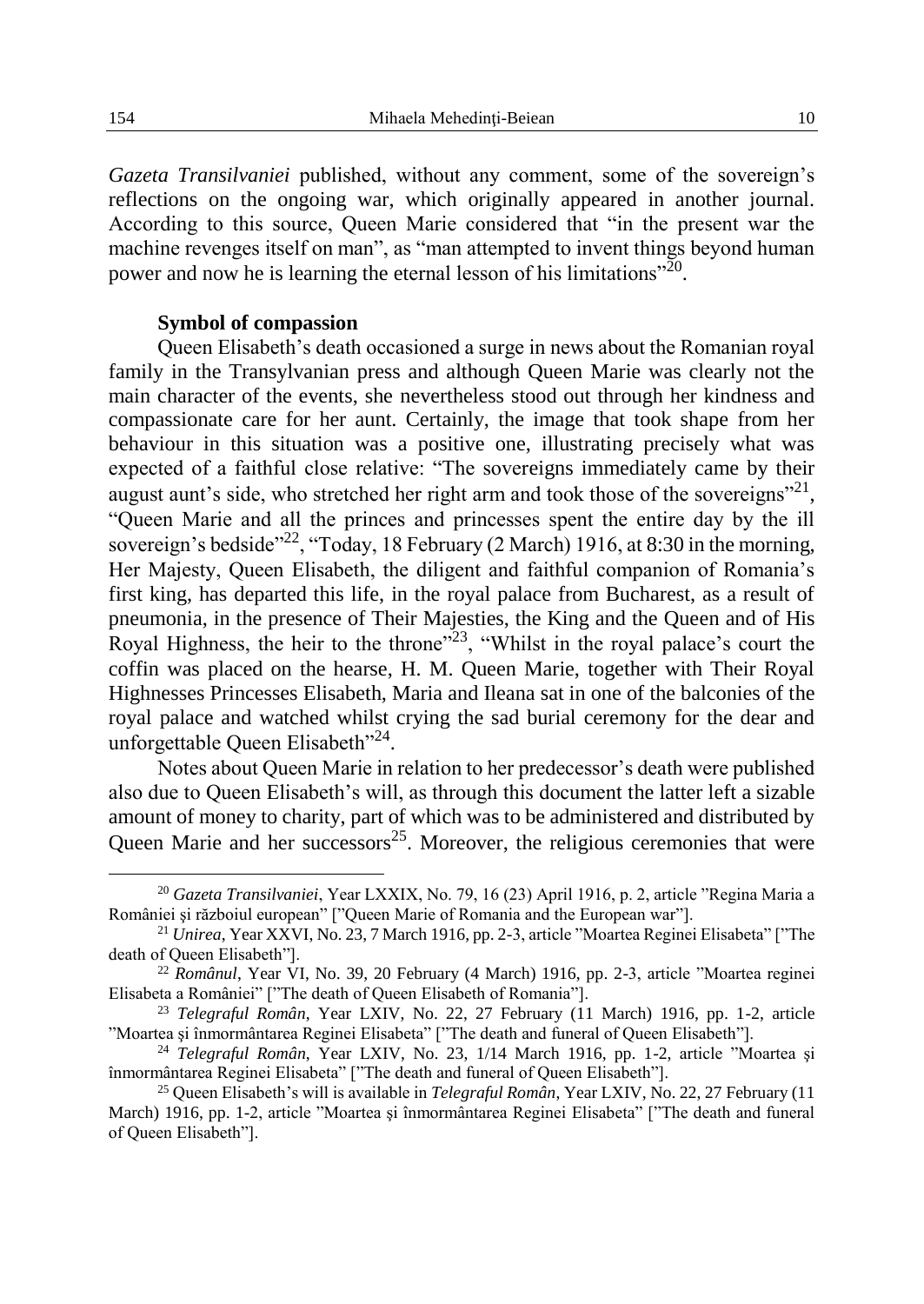held according to traditional customs at certain periods of time after the late queen's death (for example, 9 and 40 days) also involved Queen Marie's presence<sup>26</sup>.

If kind gestures towards a member of the family might have been considered normal, Queen Marie's gracious attitude towards her subjects may have surprised many Transylvanians, especially when it came to actions that were not so common for royal persons, such as her visit to the Văcăreşti penitentiary. A summary of the visit was published by *Foaia Poporului* and *Gazeta Transilvaniei* in exactly the same form<sup>27</sup> and, following the enumeration of the officials that greeted the queen, it is mentioned that "after the sovereign visited the jail's workshops, lingering in the one of typography where Her Majesty has published her last literary work, she addressed comforting words to those arrested who were deeply touched by the queen's kind words".

A piece of news that received ample coverage in Transylvanian newspapers<sup>28</sup> refers to the sum of money King Ferdinand allotted to the poor from his own revenues on the occasion of his accession to the throne. Given the complicated political context, journalists were not able to comment upon this gesture. Instead, they merely published the letter sent by the Romanian sovereign to prime minister I. C. Brătianu<sup>29</sup>. In this letter, King Ferdinand emphasised that "the queen and our children would feel great contentment if they could be associated with this deed of mutual assistance by taking part in the aid's distribution". This indeed happened  $30$ 

<sup>&</sup>lt;sup>26</sup> *Telegraful Român*, Year LXIV, No. 25, 5/18 March 1916, p. 3, the "Noutăți" ["Novelties"] column, subtitle "Parastas pentru Regina Elisabeta" ["Memorial service for Queen Elisabeth"]; *Unirea*, Year XXVI, No. 39, 15 April 1916, p. 4, the "Informatiuni" ["Information"] column, subtitle "Parastasul de la Curtea de Argeş pentru Regina Elisabeta" ["The memorial service from Curtea de Argeş for Queen Elisabeth"].

<sup>27</sup> *Foaia Poporului*, Year XXIV, No. 17, 10/23 April 1916, p. 9, the "Ştirile săptămânii" ["News of the week"] column, subtitle "O regină între puşcăriaşi" ["A queen amongst convicts"]; *Gazeta Transilvaniei*, Year LXXIX, No. 73, 2 (15) April 1916, p. 2, the "Ştiri" ["News"] column, the same subtitle as in *Foaia Poporului*.

<sup>28</sup> With the exception of *Românul*, which was already suspended in April, all of the periodicals used as sources have published this piece of news.

<sup>&</sup>lt;sup>29</sup> *Drapelul*, Year XVI, No. 45, 16 (29) April 1916, p. 2, the "Informatiuni" ["Information"] column, subtitle: "Darul Regelui României pentru săraci" ["The gift of Romania's King to the poor"]; *Foaia Poporului*, Year XXIV, No. 21, 19 April (2 May) 1916, p. 2, the "Din România" ["From Romania"] column, same subtitle as in *Drapelul*; *Gazeta Transilvaniei*, Year LXXIX, No. 80, 14 (27) April 1916, p. 1, piece of news entitled "Un dar al regelui României. 1.250.000 lei celor lipsiţi" ["A gift from Romania's King. 1.250.000 lei to the destitute"]; *Telegraful Român*, Year LXIV, No. 40, 16/29 April 1916, p. 3, the "Noutăţi" ["Novelties"] column, subtitle "Pentru familiile sărace" ["For the poor families"]; *Unirea*, Year XXVI, No. 43, 29 April 1916, p. 4, the "Informatiuni" ["Information"] column, same subtitle as in *Drapelul* and *Foaia Poporului*.

<sup>30</sup> Queen Marie mentioned this fact in her memoirs: Maria, Regina României, *Povestea vieţii mele*, Bucharest: Rao, 2013, Vol. III, p. 28.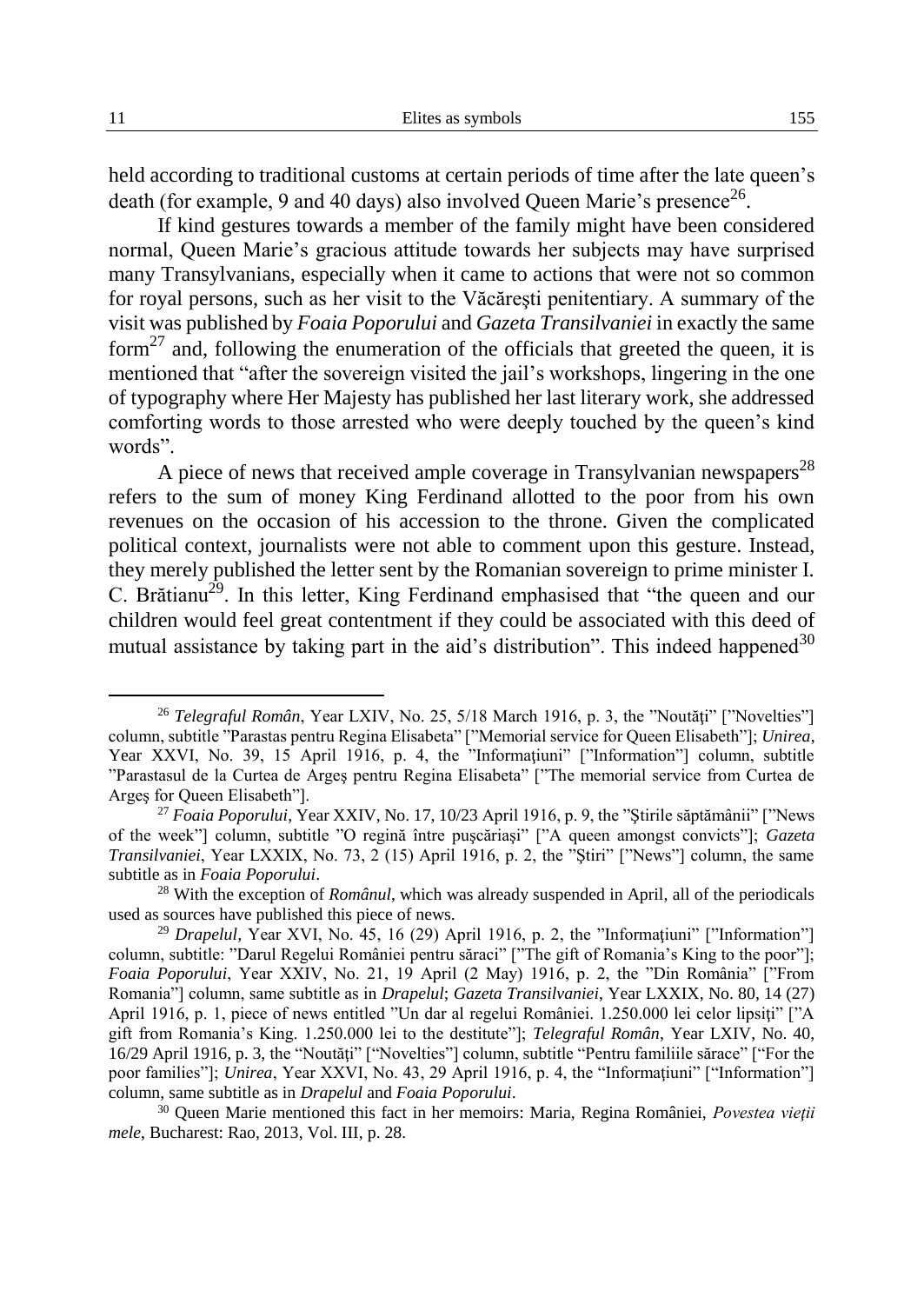and some periodicals recorded that in the subsequent months Queen Marie visited for this purpose at least Jassy<sup>31</sup>, Craiova<sup>32</sup>, Ploiești<sup>33</sup> and Galați<sup>34</sup>.

The last piece of information concerning Queen Marie that was published by the Transylvanian press before Romania's entry into the war detailed the sovereigns' reaction when faced with a horrible accident, namely an explosion that occurred at the ammunition factory of Dudeşti. The tragic event resulted in 118 deaths, whilst more than 300 other people were injured<sup>35</sup>. King Ferdinand, Queen Marie, Prince Carol and numerous ministers and officials attended the victims' funeral and perhaps many Transylvanians were moved by the fact that "Their Majesties the King and the Queen, with their eyes filled with tears, then headed towards the unconsoled beings left by the unfortunate victims, embracing them and trying to encourage them. The pain was too large and the sorrow [was] general"36.

## **Political role**

Obviously, Romania's attitude towards the ongoing conflagration was frequently tackled by the Transylvanian press, but most of the times the queen was left out of the debates. However, in February, *Drapelul* published a leading article that discussed the Romanian monarchs' attitude until that moment by comparing it to that of the Greek sovereign and highlighting that

"King Constantine of Greece has exposed himself excessively in this conflict [...], whilst in Romania the dynasty has sought to cement in every way

 $31$  *Unirea*, Year XXVI, No. 48, 13 May 1916, p. 4, the "Informatiuni" ["Information"] column, subtitle "Suverana României distribuie din banii donați de rege" ["Romania's Sovereign distributes part of the money donated by the King"]; *Gazeta Transilvaniei*, Year LXXIX, No. 88, 23 April (6 May) 1916, p. 3, the "Ştiri" ["News"] column, subtitle "Regina României la Iaşi" ["The Queen of Romania at Jassy"].

<sup>&</sup>lt;sup>32</sup> *Unirea*, Year XXVI, No. 69, 6 July 1916, p. 4, the "Informatiuni" ["Information"] column, subtitle "Regina Maria a României la Craiova" ["Queen Marie of Romania at Craiova"].

<sup>33</sup> *Gazeta Transilvaniei*, Year LXXIX, No. 138, 29 June (12 July) 1916, p. 2, the "Din România" ["From Romania"] column. The author of this brief piece of news mentioned that "From Ploieşti she will leave for the towns Focşani, R.[âmnicu]-Sărat and Buzău".

<sup>&</sup>lt;sup>34</sup> *Telegraful Român*, Year LXIV, No. 79, 30 July (12 August) 1916, p. 3, the "Noutăți" ["Novelties"] column, subtitle "Săraci bogați" ["The rich poor"].

<sup>35</sup> For details see *Unirea*, Year XXVI, No. 82, 12 August 1916, p. 4, the "Informaţiuni" ["Information"] column, subtitle "Mare explozie într-o fabrică de arme din România" ["A great explosion in an ammunition factory from Romania"] and No. 84, 17 August 1916, p. 4, the same column, subtitle "Despre dezastrul de la Pulberăria din Dudeşti (Bucureşti)" ["About the disaster from the gunpowder works of Dudeşti (Bucharest)"].

<sup>36</sup> *Foaia Poporului*, Year XXIV, No. 64, 7/20 August 1916, pp. 2-3, the "Din România" ["From Romania"] column, subtitle "Înmormântarea morţilor de la pulberăria din Dudeşti" ["The funeral of the dead from the gunpowder works of Dudeşti"].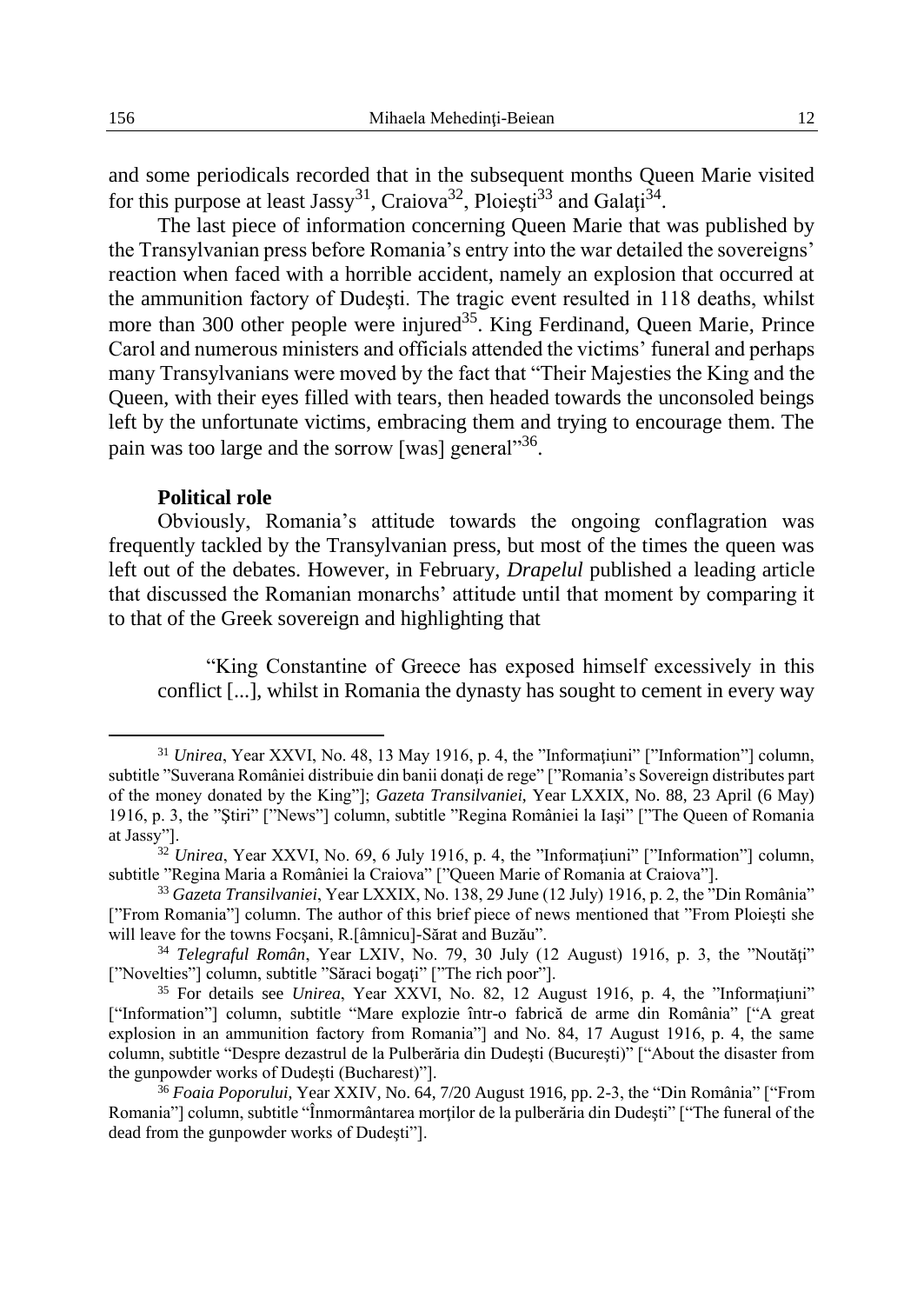the natural ties between the King and the people. Whilst the King of Romania repeatedly emphasised that he is a constitutional ruler, leaving the entire responsibility for the situation to his government, the Queen sought to make the dynasty's ties with the country as intimate as possible by attending courses at the university, by participating in and organising exhibitions, by demonstrating a special interest towards the country's cultural, literary and artistic movements, even by becoming one of the authors of national literature. Thus whilst in Greece we witness a declared straining of the relations between ruler and people, in Romania, on the contrary, we witness that the most intimate ties are being cemented"<sup>37</sup>.

As compared to the other categories of news concerning Queen Marie, her political role is perhaps the least commented upon. However, every now and then, Transylvanian journalists revealed that they were aware of the sovereign's influence in this domain, an influence that could be equated with the potential or latent form of power characterising elites (the other form being manifest power)<sup>38</sup>. In this sense, *Românul*, for example, informed its readers that "newspapers from Bucharest emphasise that Mr. Niculae Filipescu, before leaving for Russia, was received at the Romanian court by the queen and not by King Ferdinand<sup>339</sup>. Unfortunately, no clear reasons that would have motivated such an attitude are given and, although we might infer some arguments in this regard (for example, Queen Marie's kinship with the Tsar), we cannot assume that they were self-explanatory and universally known by Transylvanians. Moreover, irrespective of the queen's family relations, political views or potential influence, she was not the decisional factor if it came to a choice of allies and foes.

#### **Minor news**

 $\overline{a}$ 

The Romanian royal family's relation with its subjects was visible to Transylvanians even in minor pieces of news, such as the one regarding the fact that the sovereigns had organised a celebration of the Christmas tree for children aged 8 to 10 together with their parents, who were officers of the garrison in Bucharest. This nice gesture clearly pleased the over 300 children that attended the celebration, whilst this article's readers could appreciate the fact that "Their Majesties caressed the children with a lot of kindness, distributing beautiful presents to them<sup> $40$ </sup>.

<sup>37</sup> *Drapelul*, Year XVI, No. 15, 4 (17) February 1916, p. 2.

<sup>38</sup> More details on this topic are available in C. Şandru, *Comunităţi etnice...*, p. 37.

<sup>39</sup> *Românul*, Year VI, No. 32, 25/12 February 1916, pp. 4-5, article entitled "România şi Bulgaria" ["Romania and Bulgaria"].

<sup>40</sup> *Românul*, Year VI, No. 7, 12/25 January 1916, p. 6, the "Informaţiuni" ["Information"] column, subtitle "O serbare originală în Bucureşti" ["An original celebration in Bucharest"].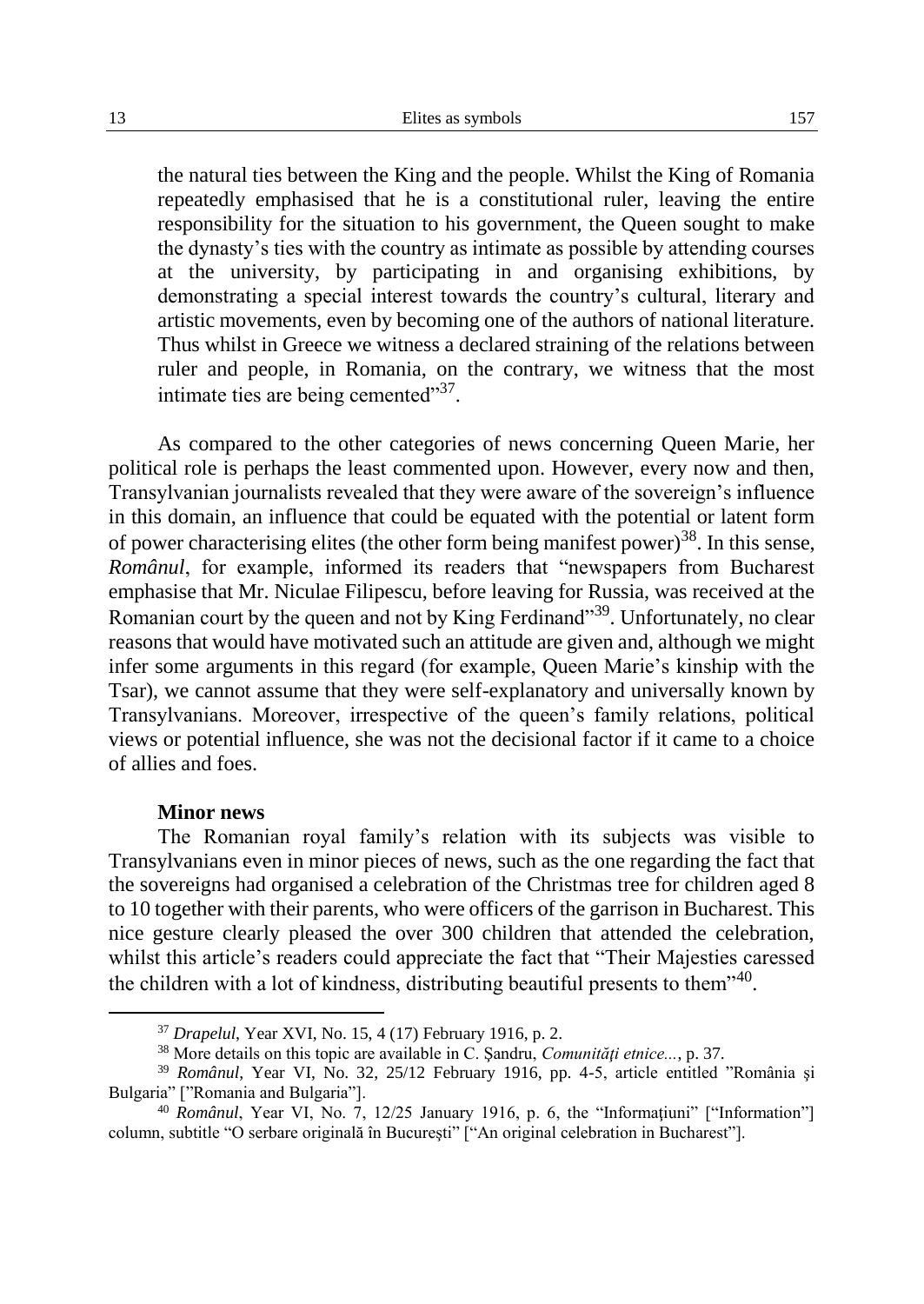In theory, news about the queen's health status should not be considered "minor", but given that the rumours about a grave illness that had affected her were not true, I deemed it suitable to include this information here. It is worth noticing, however, that several periodicals considered that a change in the sovereign's health was relevant enough to be noted, thus arguing that the level of interest surrounding her was rather high in Transylvania. *Drapelul*<sup>41</sup>, *Telegraful Român*<sup>42</sup> and *Unirea*<sup>43</sup> announced that Queen Marie was seriously ill and that the court's physicians had to hold several councils in this regard, but only *Telegraful Român*<sup>44</sup> contradicted the news after it became apparent that it was false.

In this same category of minor news we can also invoke Queen Marie's mediation for a means of transport, namely a special train, for a "committee of ladies from Romania's high society", who wanted to attend a short religious service held in Queen Elisabeth's memory at her grave in Curtea de Arges<sup> $45$ </sup>. Facts about the ceremonies occasioned by the anniversary of 50 years since the monarchy's instauration in Romania also pertain to this same category of news, particularly as no details about Queen Marie's participation are given<sup>46</sup>.

Similarly, the various shorter or longer trips undertaken by the Romanian royal family are specified by the Transylvanian press, but habitually such pieces of news cannot be used in an attempt to portray Queen Marie from the readers' viewpoint. However, in order to complete the review of the facts about her available in the sources, I can mention that Transylvanians were aware that in 1916 she spent Easter at Curtea de Arges<sup>47</sup>, that she made a trip on the Danube in May/June<sup>48</sup> and that she went to Sinaia in July<sup>49</sup>.

<sup>&</sup>lt;sup>41</sup> *Drapelul*, Year XVI, No. 27, 8/16 [sic!] March 1916, p. 3, the "Ştiri mărunte" ["Petty news"] column.

<sup>&</sup>lt;sup>42</sup> *Telegraful Român*, Year LXIV, 9/22 January 1916, p. 3, the "Noutăți" ["Novelties"] column.

<sup>43</sup> *Unirea*, Year XXVI, No. 19, 26 February 1916, p. 4 and No. 27, 16 March 1916, p. 4, both articles being included in the "Informatiuni" ["Information"] column.

<sup>&</sup>lt;sup>44</sup> *Telegraful Român*, Year LXIV, 5/18 March 1916, p. 3, the "Noutăți" ["Novelties"] column.

<sup>&</sup>lt;sup>45</sup> *Drapelul*, Year XVI, No. 49, 28 April (11 May) 1916, p. 2, the "Informatiuni" ["Information"] column, subtitle "Pelerinaj la mormântul Reginei Elisabeta a României" ["Pilgrimage to the grave of Queen Elisabeth of Romania"].

<sup>&</sup>lt;sup>46</sup> *Unirea*, Year XXVI, No. 54, 27 May 1916, p. 4, the "Informatiuni" ["Information"] column, subtitle "Aniversarea familiei domnitoare în România" ["The anniversary of the ruling family in Romania"].

<sup>47</sup> *Gazeta Transilvaniei*, Year LXXIX, No. 80, 14 (27) April 1916, p. 2, the "Ştiri" ["News"] column, subtitle "Ştiri din România" ["News from Romania"].

<sup>48</sup> *Gazeta Transilvaniei*, Year LXXIX, 27 May (9 June) 1916, p. 3, the "Ştiri" ["News"] column, subtitle "Familia regală română pe Dunăre" ["The Romanian royal family on the Danube"].

<sup>49</sup> *Foaia Poporului*, Year XXIV, No. 56, 16/29 July 1916, p. 4, the "Informaţiuni" ["Information"] column, subtitle "Familia regală română la Sinaia" ["The Romanian royal family at Sinaia"]; *Gazeta Transilvaniei*, Year LXXIX, No. 150, 14 (27) July 1916, p. 2, the "Ştiri" ["News"]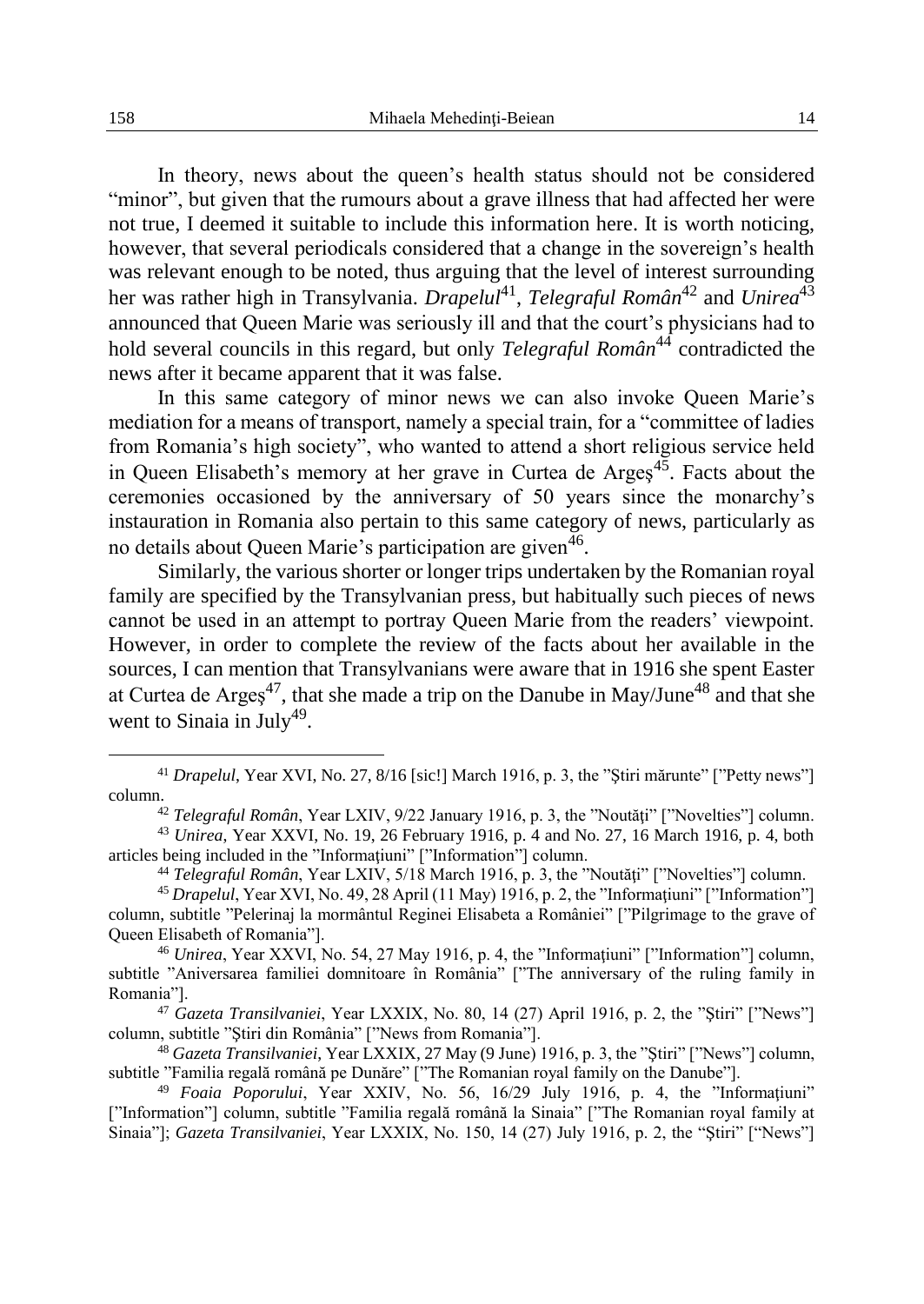#### **Atypical articles**

As a rule, most articles published by Transylvanian newspapers about Queen Marie until Romania's entry into the war are neutral in tone. However, there exist some exceptions to this rule, in which cases the editors clearly specify that they are merely reprinting something from another source. Two of these surprisingly positive images of Queen Marie were published by *Gazeta Transilvaniei*, after her visit to Jassy in May/June on the occasion of the commemoration of 104 years since Bessarabia had been annexed by Russia<sup>50</sup>. The first of these articles, signed by Costin G. Sturdza and reprinted from a periodical from Jassy, described Queen Marie as a sovereign deserving of being beloved:

"She is no longer a foreigner and she is not entirely Romanian. Maybe precisely this makes her charm special.

The woman is a bizarre mixture of exoticism and local colour; the queen is a fortunate combination of goodwill and imperial majesty.

A queen who does not forget that she is a woman; a woman who does not forget that she is a queen.

Without doubt, a beloved queen. We love her for what she promises us; for what she says and for what she thinks; for how she reveals herself to us and for how we suppose she is"<sup>51</sup>.

A few days later, Gazeta *Transilvaniei* provided a detailed overview of the queen's sojourn at Jassy, this second article being written in the same vein as the one quoted above with regard to the ones who interacted directly with Queen Marie:

"Precious memories were preserved by: the poor of Jassy who were relieved by the sovereign, the sick from the hospitals who received royal gifts and consolation, the school-aged youth who acclaimed the Royal Family, the entire elite and all official persons who could be around the sovereign at the various receptions, in a word, Jassy in its entirety, which had the extraordinary pleasure of intersecting the gracious sovereign's path $^{552}$ .

column, the same subtitle; *Unirea*, Year XXVI, No. 76, 27 July 1916, p. 4, the "Informaţiuni" ["Information"] column, the same subtitle.

<sup>&</sup>lt;sup>50</sup> Perhaps the fact that Russia's image in the first of these articles is negative contributed to its approval by the censor.

<sup>51</sup> *Gazeta Transilvaniei*, Year LXXIX, No. 110, 24 May (6 June) 1916, p. 1, article "Regina Maria" ["Queen Marie"].

<sup>52</sup> *Gazeta Transilvaniei*, Year LXXIX, No. 112, 26 May (8 June) 1916, p. 2, the "Ştiri" ["News"] column, subtitle "Regina României în mijlocul ieşenilor" ["Romania's queen amidst the inhabitants of Jassy"].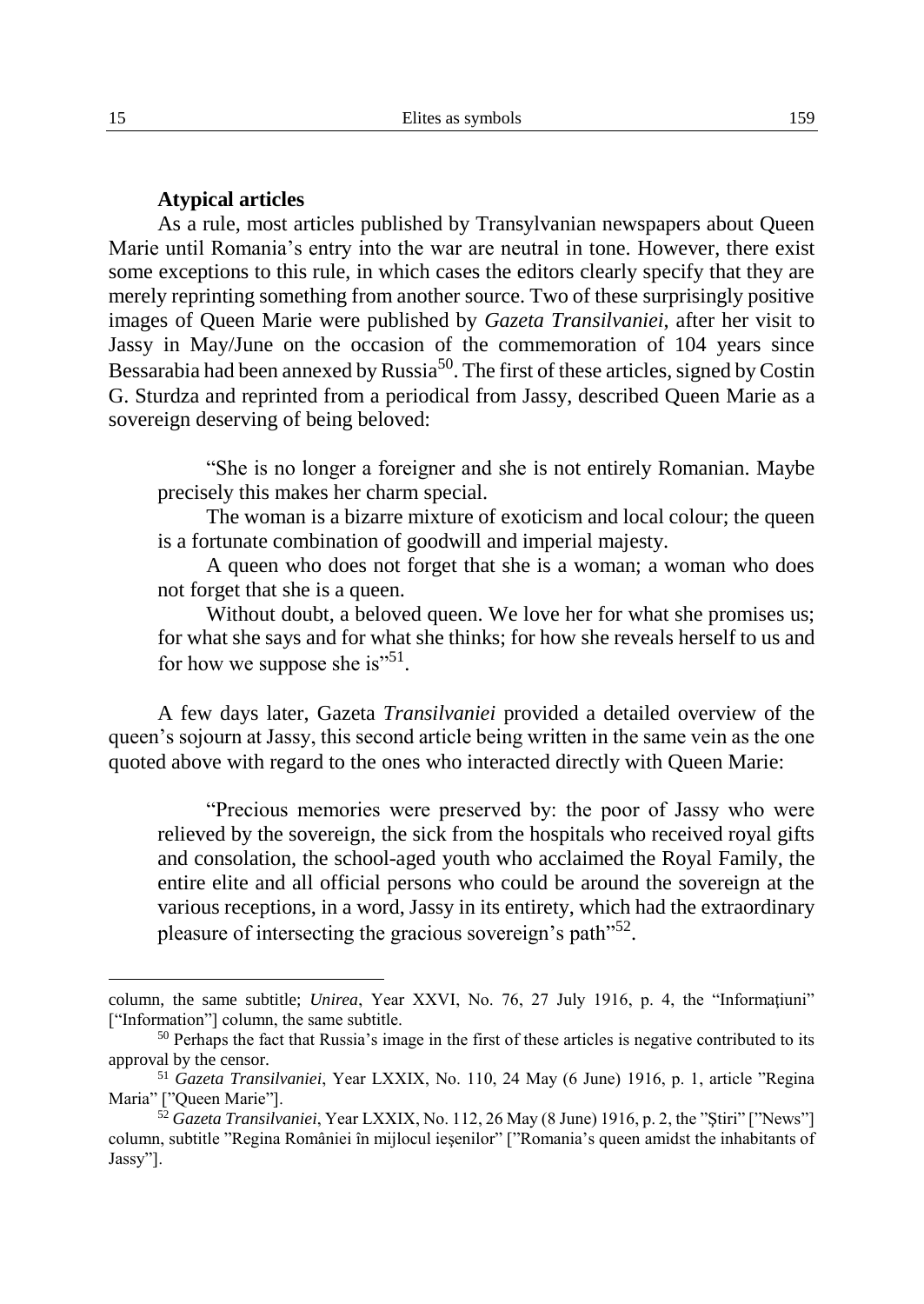Another extremely positive article about Queen Marie was published by *Unirea* in three consecutive numbers and, interestingly enough, the author of the lines quoted below was a Hungarian. Adorján Andor's opinion of the Romanian sovereign was published in the column habitually occupied by literary works and bore the title "The most beautiful queen". The author, who apparently gathered information on site, revealed that

"Whilst the person of the king is sometimes the object of tasteless jokes, the inhabitants of Bucharest fanatically adore the person of the queen, who is the most beautiful queen from Europe. All the windows of the more elegant shops from the capital display the queen's photograph. In one place as a photograph, in another as a picture postcard, over there embroidered on a handbag or as a decoration on boxes of sweets. It is sufficient to walk for half an hour on the boulevards with a larger circulation in order to recognise from hundreds of drawings this very beautiful queen, who for the entire capital is like a national saint. And what is even more astounding. This homage represents not so much sentiments of loyalty towards the crowned head, but especially deference towards a blonde and beautiful lady, who despite her age of forty, is the embodiment of beauty and not that [beauty] borrowed from Merlin cosmetics, but the natural one, because this gives her the elegance that cannot be borrowed and the charm of the perfect woman"<sup>53</sup>.

The same author further strengthens the image of a member of the charismatic elite, as seemingly women in Romania admired the Queen due to her physical qualities. According to Adorján Andor, who in the end agrees with his interlocutor, during a conversation with a lady the latter remarked that

"Queen Marie serves as role model to each Romanian woman...

– As a mother? I asked.

– Also as a mother. But besides that the Queen serves as an example of how to preserve our delightful beauty even when you [sic!] have fully grown boys and daughters to wed, [of how] the unwithered crown of the goddess of beauty should glide over blonde locks.

...For this is Queen Marie especially adored and this puts her above the rank of a queen in women's eyes. Her beauty is so perfect, inimitable and unfading"<sup>54</sup>.

<sup>&</sup>lt;sup>53</sup> *Unirea*, Year XXVI, No. 67, 1 July 1916, p. 2, the "Foita" ["(Literary) Sheet"] column, subtitle "Cea mai frumoasă Regină – După Adorján Andor" ["The most beautiful queen – By Adorján Andor"].

<sup>&</sup>lt;sup>54</sup> *Unirea*, Year XXVI, No. 67, 1 July 1916, p. 2, the "Foiţa" ["(Literary) Sheet"] column, subtitle "Cea mai frumoasă Regină – După Adorján Andor" ["The most beautiful queen – By Adorján Andor"].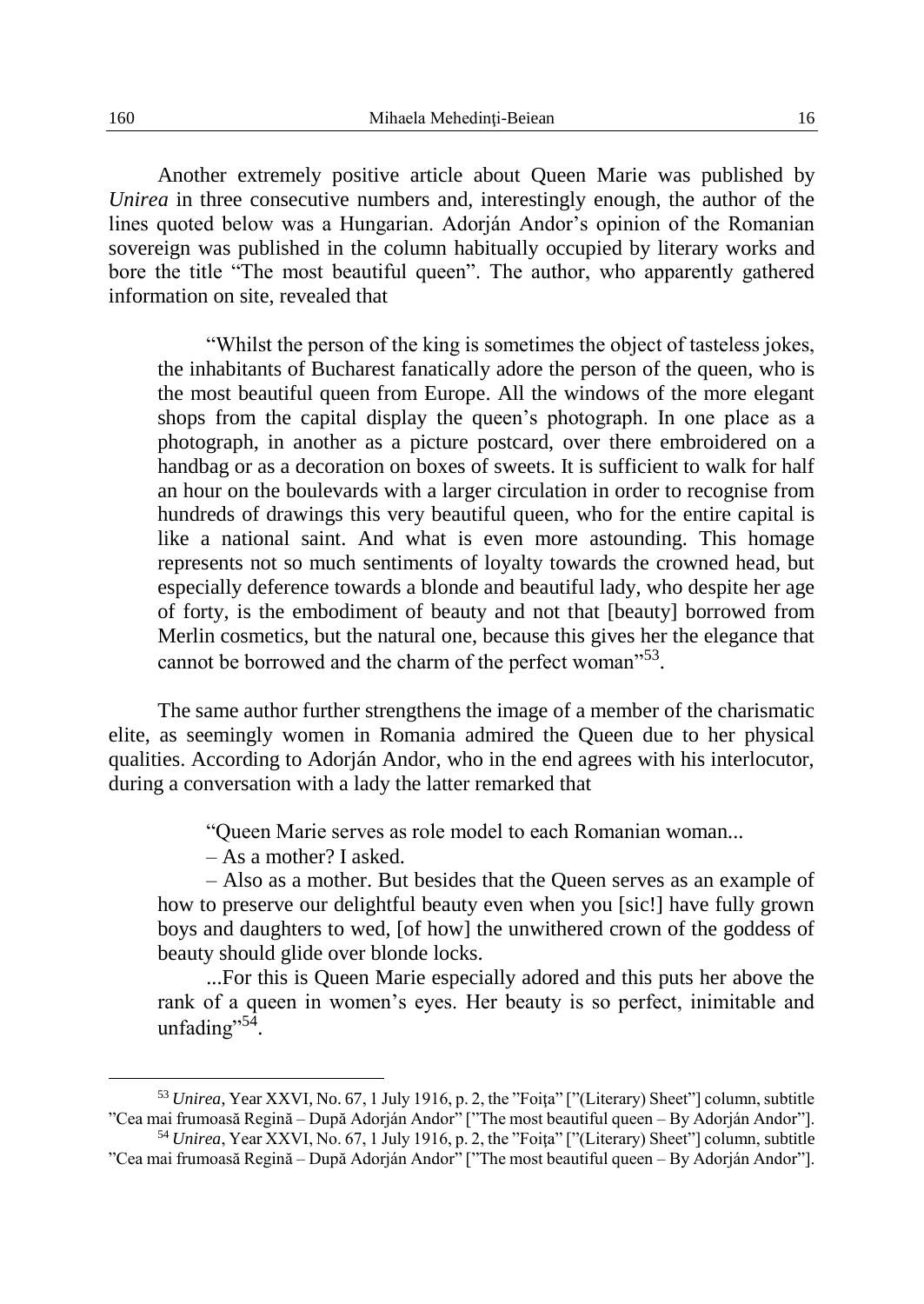Moreover, the Queen's looks were matched by her artistic vocation, because "this beautiful queen – is also a writer and is filled with enthusiasm for everything that is art". But in comparison with Queen Elisabeth, "Queen Marie is more of an aristocratic woman. The queen's fantasy, which, given her blood of Slavic origin, soars towards unrealism, this fantasy is guided with iron hands by the cold Anglo-Saxon nature". And the Hungarian author seemed almost compelled to give more details on this topic and he noted that "there are three years since this queen-poet of an adorable beauty is engaged in writing. Nothing had previously given away her talent as a writer. It was known that she had scrutinising eyes; a qualified connoisseur, she has an inclination towards fine irony and her opinions are sovereignly based on her own judgement"<sup>55</sup>.

In fact, Queen Marie's literary talent was acknowledged by the Hungarian author as he assisted the dress rehearsal of one of her plays, performed with philanthropic purposes for families whose members had been mobilised. He declares he was astonished to discover members of the royal family (the sovereign was accompanied by two of her daughters) as spectators, particularly whilst in mourning after Queen Elisabeth. However, this incident allowed him both to notice the monarch's and her daughters' beauty and to ironically comment upon court usages: "Going to the theatre is not in contradiction with the strictest mourning, if the room is not illuminated in its entirety". Clearly, "the queen cares much more about the product of her fantasy than to renounce the dress rehearsal<sup>55</sup>, but, nonetheless, all the actors and ballerinas were happy to have her there and were striving to "do everything according to the taste of the queen, [who is] everyone's idol"<sup>57</sup>.

The Hungarian observer also confessed that, after seeing her up close on a few other occasions, he was taken aback by what he deemed as a stark contrast, namely the one between her tremendous zest for life and her preference for white lilies (viewed as apathetic flowers). Moreover, the time spent in Bucharest enabled him to become cognizant of the various rumours brought about by the queen's collaboration with writer Victor Eftimiu and he sympathetically reproduced her alleged reply in this matter: "I believe that you are not ashamed either – she said to Victor Eftimiu – that both of us suffered ignominy for 'Ilderim"<sup>58</sup>.

<sup>&</sup>lt;sup>55</sup> *Unirea*, Year XXVI, No. 68, 4 July 1916, pp. 2-3, the "Foita" ["(Literary) Sheet"] column, subtitle "Cea mai frumoasă Regină – După Adorján Andor" ["The most beautiful queen – By Adorján Andor"].

<sup>&</sup>lt;sup>56</sup> *Unirea*, Year XXVI, No. 68, 4 July 1916, pp. 2-3, the "Foita" ["(Literary) Sheet"] column, subtitle "Cea mai frumoasă Regină – După Adorján Andor" ["The most beautiful queen – By Adorján Andor"].

<sup>57</sup> *Unirea*, Year XXVI, No. 69, 6 July 1916, p. 2, the "Foiţa" ["(Literary) Sheet"] column, subtitle "Cea mai frumoasă Regină – După Adorján Andor" ["The most beautiful queen – By Adorján Andor"].

<sup>58</sup> *Unirea*, Year XXVI, No. 69, 6 July 1916, p. 2, the "Foiţa" ["(Literary) Sheet"] column, subtitle "Cea mai frumoasă Regină – După Adorján Andor" ["The most beautiful queen – By Adorján Andor"].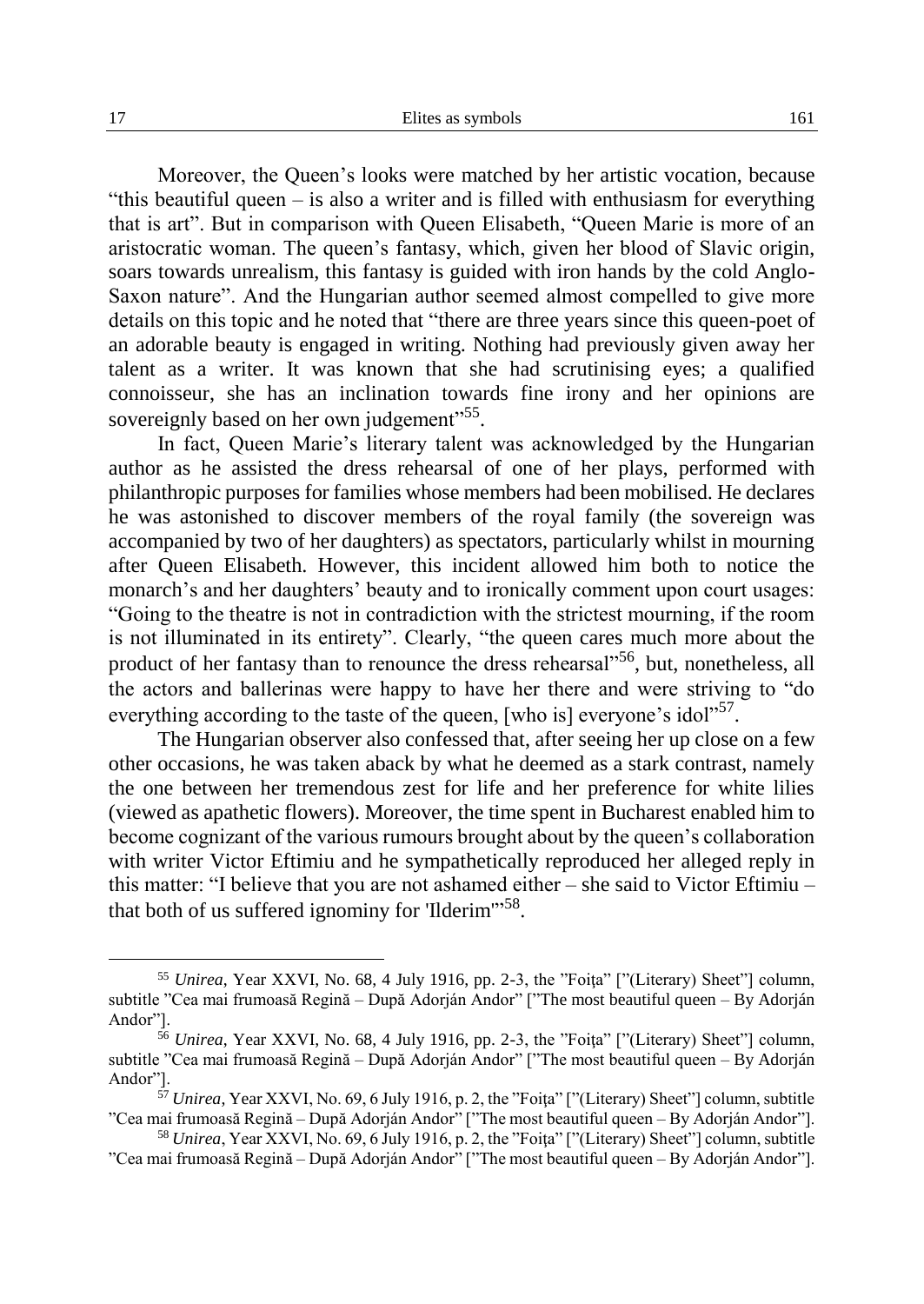Although some of this article's final part was censored, we may still note that, in the author's opinion, "pride and paradoxical graciousness are united in this beautiful queen's nature" and that "in general she does not get involved in political affairs, [but] now, contrary to habit, she is working with a lot of interest so that the renowned theatrical Moissi Reinhardt would be released from French captivity".

## **An interesting intermezzo:** *Gazeta Transilvaniei***, August-October 1916**

Immediately after the declaration of war, the Romanian army crossed the border into Transylvania and achieved a few rapid and short-lived successes. Consequently, the town of Braşov was occupied by the Romanian troops for about a month and a half, during which time *Gazeta Transilvaniei* appeared "with the approval of the military headquarters"59. Throughout this interval, Romania's and its sovereigns' images presented by the periodical were particularly positive and Transylvanians were able to read Romania's declaration of war towards Austro-Hungary and King Ferdinand's manifesto in which "the union of Romanians from both sides of the Carpathians" was explicitly mentioned. Moreover, this newspaper's journalists announced that the Romanian army had entered Brasov "triumphantly" and that priests representing all the relevant denominations prayed for the Romanian sovereigns during "solemn divine services"<sup>60</sup>.

Within this context, Queen Marie's merits in relieving the wounded Romanian soldiers were highlighted $61$  and the announcement concerning the inauguration of the hospital established by her in the royal palace was completed by a piece of information about the sum donated to the benefit of the "Queen Marie" ambulance service, namely 1,592,872.50  $1e^{62}$ .

In the same vein, an article published originally in Bucharest and signed by Emil Nicolau was probably reprinted by *Gazeta Transilvaniei*<sup>63</sup> in order to illustrate the unusually close relation between queen and soldiers. The author affirmed that "in the forefront of Romanian women in what regards charity and kindness stands our gracious Queen Marie" and that she and her daughters visited hospitals for the wounded "from morning until evening, distributing gifts and flowers to our soldiers

<sup>59</sup> This situation characterises No. 175 to 199, issued between 24 August/6 September and 23 September/6 October 1916 respectively. Starting with No. 200, 27 September/10 October 1916, Romanians were labelled "hyenas".

<sup>60</sup> *Gazeta Transilvaniei*, Year LXXIX, No. 175, 24 August (6 September) 1916, pp. 1-2.

 $<sup>61</sup>$  Details about Oueen Marie's activity as a nurse during the war are available in M. Bucur,</sup> "Between the Mother of the Wounded...", pp. 41-45.

<sup>62</sup> *Gazeta Transilvaniei*, Year LXXIX, No. 187, 9 (22) September 1916, p. 1, the "Din Bucureşti" ["From Bucharest"] column.

<sup>63</sup> *Gazeta Transilvaniei*, Year LXXIX, No. 188, 10 (23) September 1916, p. 1, article "M. S. Regina Maria şi soldatul român" ["H. M. Queen Marie and the Romanian soldier"] by Emil Nicolau.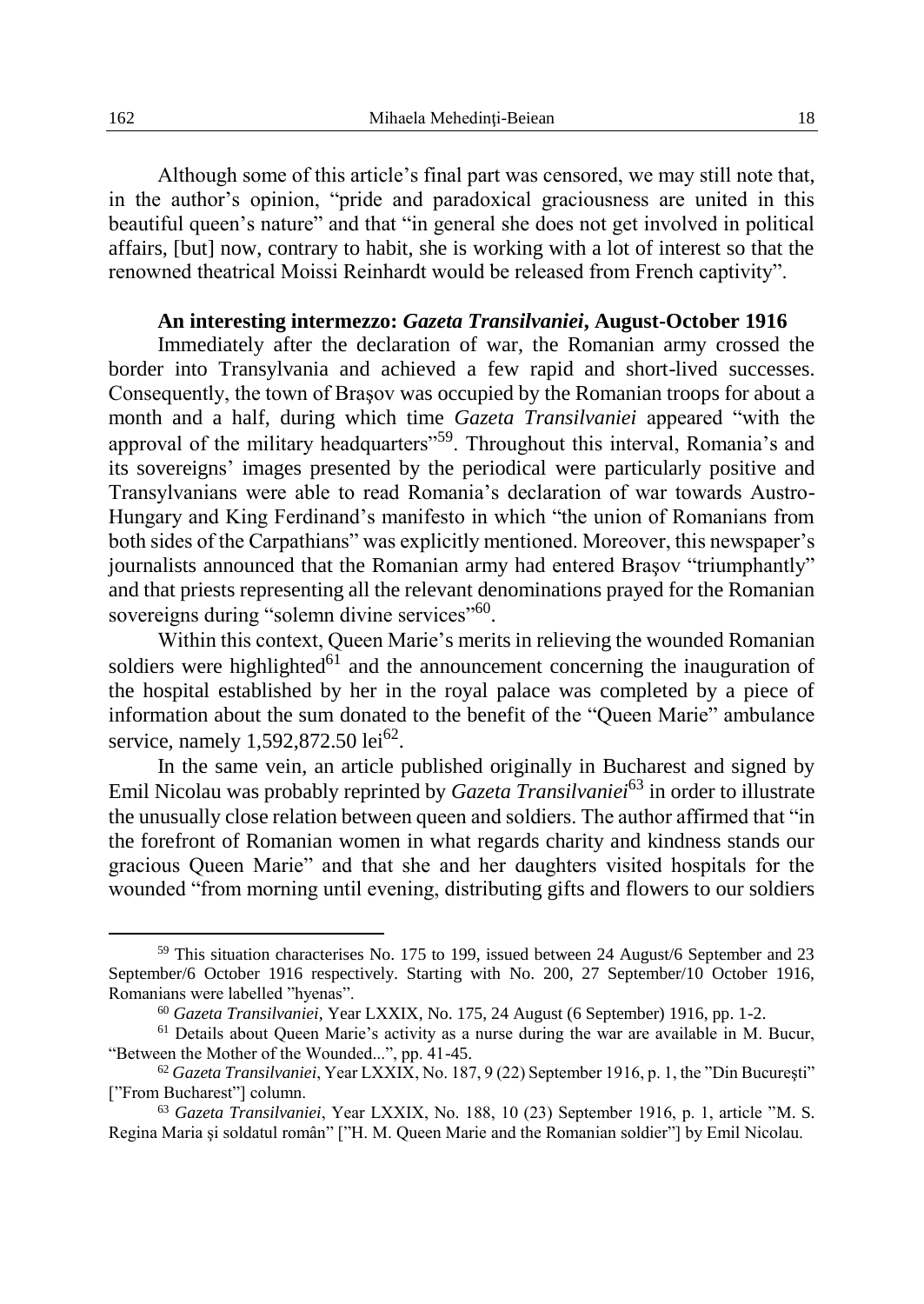as praise for their brave deeds from yesterday and as an incentive for those that they will accomplish tomorrow". But, even more importantly, the queen imparted "words" of encouragement and of comfort that exalt their patriotic feelings to the highest degree" and thus those on the front became aware that "the Romanian dynasty takes part not only in this country's joys, but also in its sorrows".

The sense of devotion instilled by Queen Marie in soldiers' hearts was eagerly evoked by Emil Nicolau, who claimed that in a conversation with an injured soldier the latter declared to the sovereign that his greatest wish was to see her as empress<sup>64</sup>, allowing the author to conclude that "happy are the countries with such soldiers, but just as happy those with such queens".

Another and last relevant article about Queen Marie published by *Gazeta Transilvaniei* whilst Braşov was occupied by the Romanian troops represented a reprint from *Le Petit Parisien* and by its content it had the potential to stir up Romanians' allegiance towards the royal pair. In a declaration to a correspondent of some American journals given prior to Romania's entry into the war, Queen Marie had apparently said that irrespective of their origins and blood relatives, both King Ferdinand and her "desire more than anything Romania's happiness and we think only of Romania's interest, as we know what the duties and responsibilities imposed by our situation are. [...] What we desire is a great, prosperous Romania and we also desire that under our reign she will fulfil her legitimate national ideals"65. Moreover, Queen Marie ensured the correspondent that in case of war she will readily devote herself to women's "sacred mission", that of taking care of the wounded, which was already illustrated by members of her family. Hence, the periodical's readers were able to ascertain that she indeed kept her word both by visiting hospitals and even by establishing one in the royal palace from Bucharest.

#### **October-December 1916**

A recurrent announcement concerning the Romanian sovereigns that was published during this period referred to the demise of Prince Mircea, the royal family's youngest child, who died before his fourth birthday as one of the first victims of the typhoid fever epidemic that struck Romania in 1916. With the notable exception of *Gazeta Transilvaniei,* the other periodicals used as sources did not place too much emphasis on this piece of news and the prince's death was barely

<sup>64</sup> Although this episode might seem entirely propagandistic, in her memoirs Queen Marie repeatedly mentioned that when visiting wounded and even dying soldiers they expressed their desire to acclaim her as "Empress of all Romanians", which brings further proof that the queen was perceived as an embodiment of Romanians' centuries-old unity desire. See, for instance, Maria, Regina României, *Povestea vieţii mele,* Vol. III, pp. 63-64.

<sup>65</sup> *Gazeta Transilvaniei*, Year LXXIX, No. 198, 22 September (5 October) 1916, p. 1, article entitled "Regina Maria a României despre război" ["Queen Marie of Romania about the war"].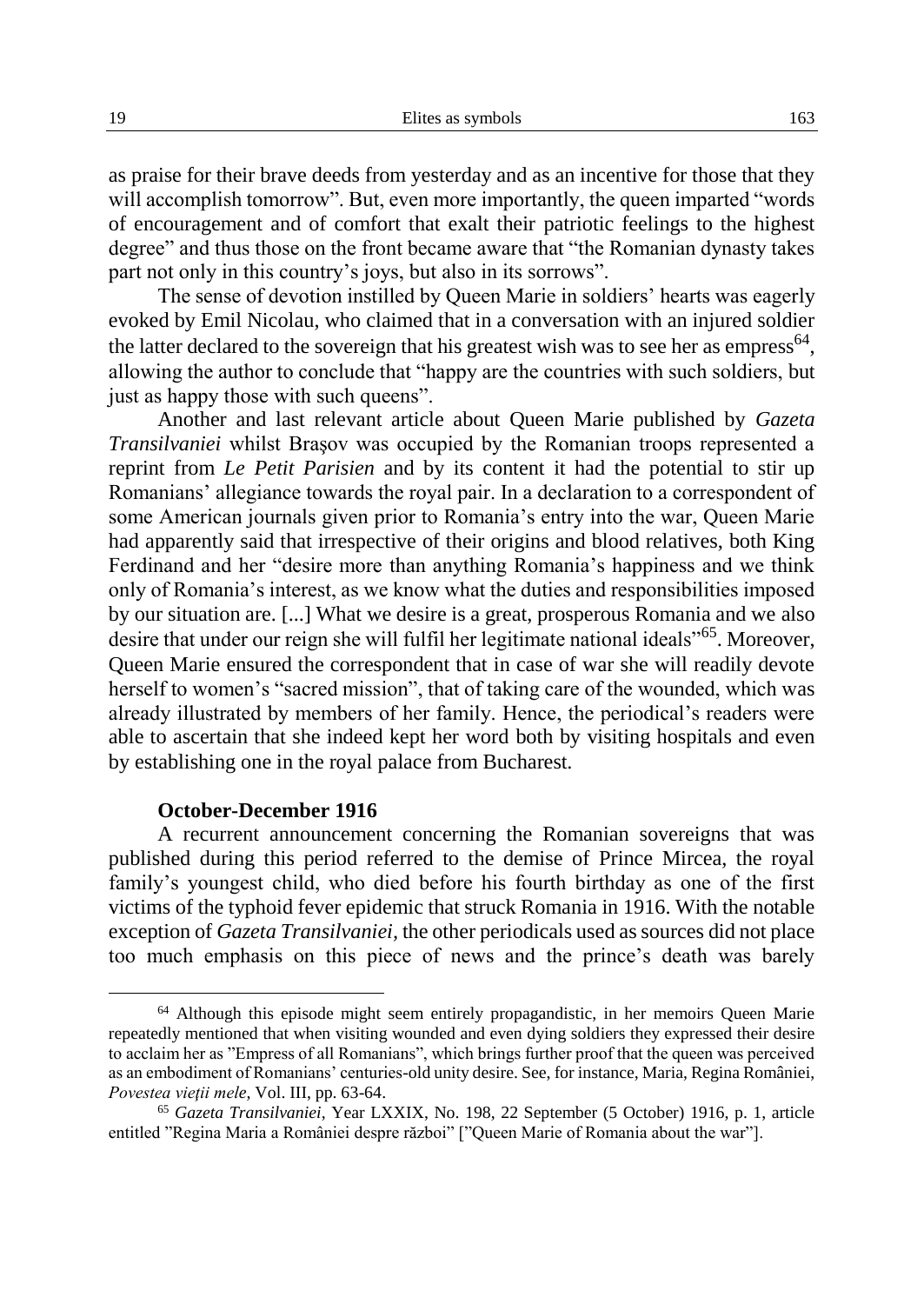mentioned as part of the "Information" column<sup>66</sup>. Moreover, the terms used to describe the event were neutral and no reference to his parents' suffering was made, as the journalists were probably thus trying to avoid any suspicion of fraternisation with the enemy on the part of the harsh wartime censorship system $67$ .

The situation was different for *Gazeta Transilvaniei*, which had to restore the Hungarian authorities' confidence in its good faith after it was only too eager to serve the invading Romanian army. Therefore, it was more polemical with regard to this event, but nevertheless this following rather cruel comment contained a glimpse of sympathy noticeable in the dying child's description:

"Prince Mircea, the Romanian ruling family's youngest boy, has died Thursday [...]. We wonder if his parents, King Ferdinand and the beautiful Queen Marie, looking at the little prince's sunken cheeks and pale lips, have thought of the hundreds of innocent children from the peripheral parts of Transylvania who have faded away at the edge of the roads, in the trains' stuffiness and overcrowdedness, as a result of their fatal policy?"<sup>68</sup>.

Given that Romania's entry into the war seriously complicated the already intricate situation of the Transylvanian periodicals, it is no wonder that articles about Queen Marie were particularly scarce during the last three months of the year. Interestingly enough, however, some facts about her could be disseminated, particularly if they were reprinted from Hungarian newspapers and consequently considered without risk by the authorities. This was the case of a peculiar article from *Telegraful Român*, which referred to the role played by four women in Romania's declaration of war. The author of the lines translated and published in the above-mentioned periodical was a "correspondent from Bucharest of the newspaper *Világ*" who allegedly provided an informed opinion on "The motives for declaring war". Apart from the negative, but, to some degree, romantic view on the influence had by a number of women in Romanian politics, the article is interesting because it also allowed its reader to grasp the extent of Queen Marie's involvement in the war effort from the very beginning:

<sup>&</sup>lt;sup>66</sup> *Drapelul*, Year XVI, No. 124, 25 October (7 November) 1916, p. 3, the "Informatiuni" ["Information"] column, subtitle "† Prințul Mircea al României" ["† Prince Mircea of Romania"]; *Telegraful Român*, Year LXIV, No. 89, 1/14 November 1916, p. 3, the "Noutăți" ["Novelties"] column, subtitle "† Principele Mircea" ["† Prince Mircea"].

<sup>67</sup> Some details on this topic are available in Ioana Elena Ignat Kisanovici, "Censorship in Transylvania during First World War: Correspondence Overview", in *Research and Science Today*, 2015, No. 2 (10), pp. 7-14 and in Ioana Elena Ignat Kisanovici, "Preventive Censorship in the Romanian Press in Transylvania: A Case Study", in *International Journal of Multidisciplinary Thought*, 2015, Vol. 5, No. 3, pp. 299-304.

<sup>68</sup> *Gazeta Transilvaniei*, Year LXXIX, No. 208, 26 October (8 November) 1916, p. 1.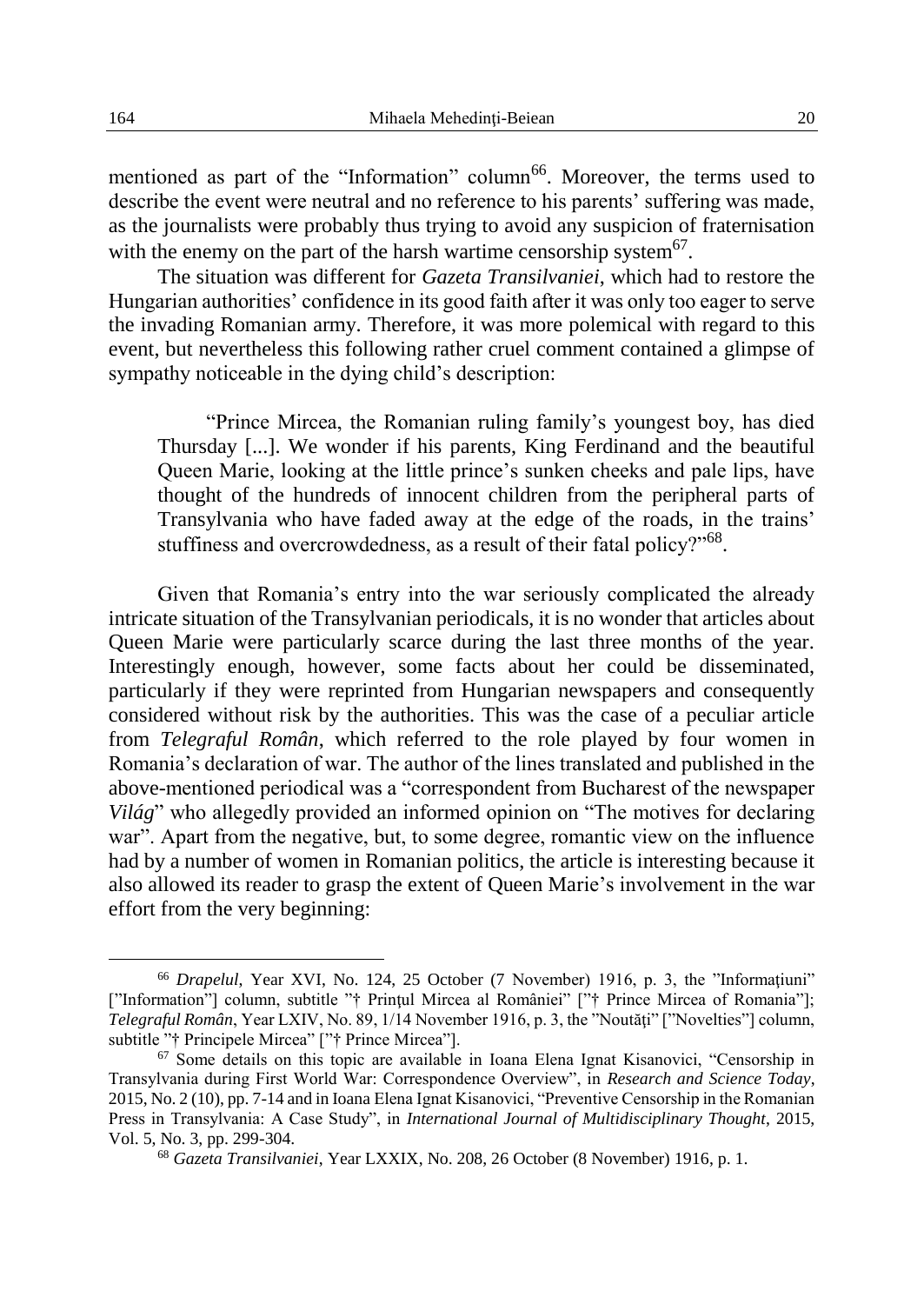"There are particularly *four women* about whom it is believed even now, - says the correspondent, - that they have contributed to this bellicose policy, namely: Brătianu's wife, Queen Marie, Take Ionescu's wife and the daughter of the former French representative at the court of Bucharest. (None of these four, except one [sic!], is of Romanian origin, but French and English.)

About Marie, the Queen of Romania, he writes: Born from English blood, her relatives and acquaintances live in Russia. I don't believe that after the war began she did indeed say: «C'est ma petite guerre!» (It's my war!) In Bucharest no one knows anything about this. I've seen the beautiful woman's picture in a Romanian illustrated newspaper. Her fully developed and warm beauty comes to light even more from under the peasant kerchief, her face is grieved, her look [expresses] suffering, [she wears] the Red Cross's uniform. Under her portrait it's written: *Queen Marie, mother of the sufferers.* She has visited the hospitals, has taken care of the wounded, has comforted them, and in her palace three hundred wounded Romanian soldiers have found shelter. But nevertheless it is certain that together with Brătianu's wife they [sic!] have promoted the cause of war, influencing their husbands in this sense"<sup>69</sup>.

#### And the Hungarian journalist concluded:

"In Russia and in Romania [...] one can still find modern Pompadours, who in our democratic epoch lead a policy of intrigues above the people's millions of heads. The thousands of Romanian mothers might not love this policy, but nobody is asking the thousands of Romanian mothers... Many of the secrets of Romania's war are buried in the salons, boudoirs and bowers from over there".

Articles about Queen Marie are not absent from *Gazeta Transilvaniei*'s pages even after the end of the intermezzo previously defined, nor do they become negative in tone, but at best controversial, as illustrated by the piece of news about Prince Mircea's death quoted above. Therefore, Transylvanians could be informed that Queen Marie had started writing articles concerning "the Romanian people, its mores and national traits" for a British magazine in order to donate the resulting incomes, namely 100 Pounds (or 2500 Korona) per article, to the Romanian Red Cross<sup>70</sup>.

<sup>69</sup> *Telegraful Român*, Year LXIV, No. 102, 31 December 1916 (13 January 1917), p. 3, article "The motives for declaring war".

<sup>70</sup> *Gazeta Transilvaniei*, Year LXXIX, No. 213, 10 (23) November 1916, p. 2, the "Ştirile zilei" ["News of the day"] column, subtitle "Regina României ca ziaristă" ["The Queen of Romania as a journalist"]. It is interesting to notice that literary genres were habitually tackled by female writers in a reverse order than that mentioned for Queen Marie: "In the Romanian Principalities, the first women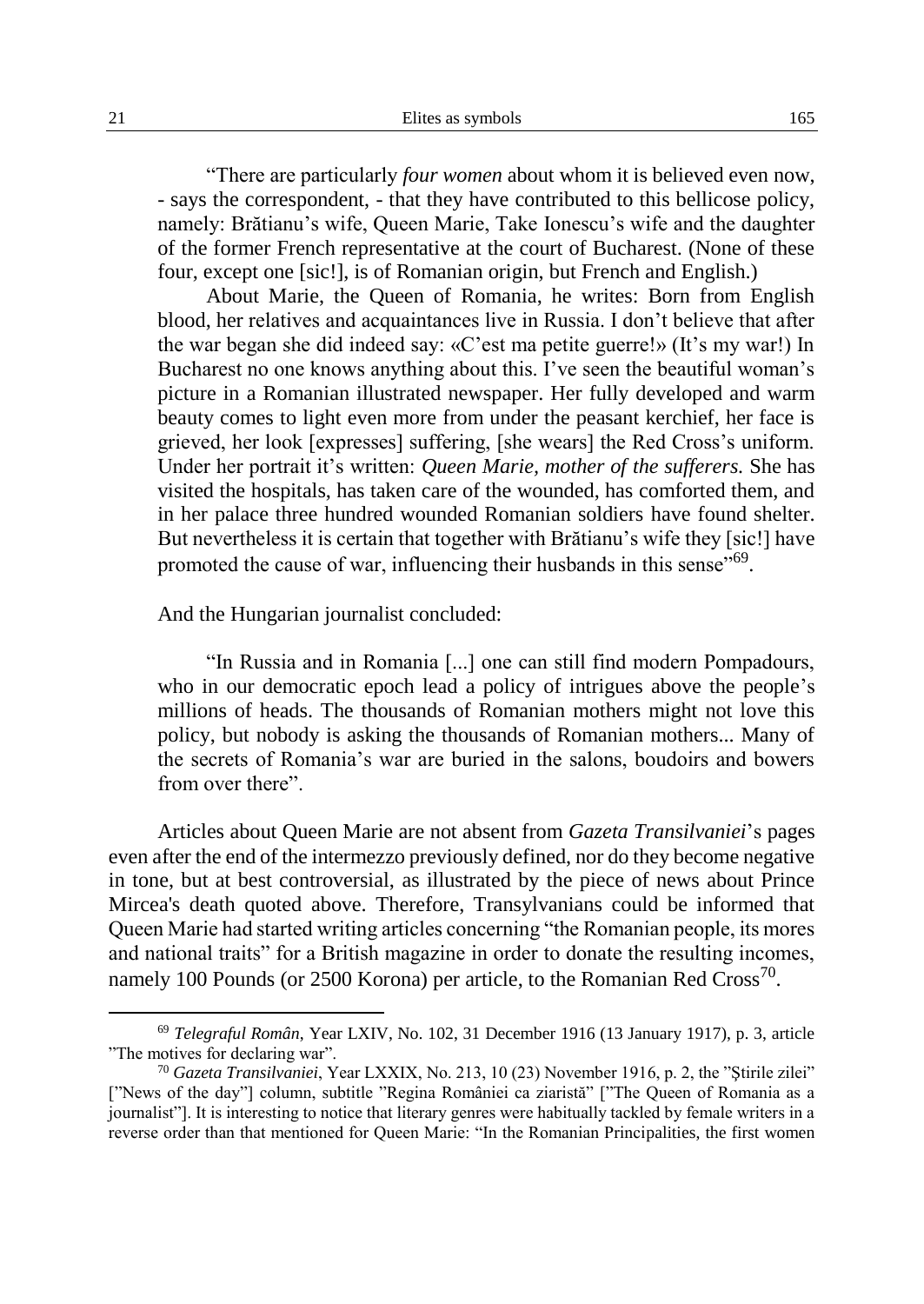But, on the other hand, the above-mentioned Transylvanian periodical was extremely eager to cast doubt on the Romanian royal family's loyalty towards its subjects and presented rumours about a potential flight of the sovereigns to Russia as certain news<sup>71</sup>. Given that neither King Ferdinand nor Queen Marie (and not even their children) left Romanian soil during the war, although at some point this had been discussed, we can consider that the manner in which these tentative plans were brought to the public's attention represented a deliberate attempt to diminish the Romanian monarchs' prestige from the part of *Gazeta Transilvaniei*'s editor.

#### **Concluding remarks**

The year 1916 was an especially relevant one for the relations between Transylvanians and their fellow nationals from across the Carpathian Mountains. In the context of World War I, any ties that could be maintained or even strengthened were particularly important and Queen Marie became one of the elements that facilitated the creation of a bridge over the borders that were on the verge of collapsing.

With her complex personality, Romania's sovereign could be admired by Transylvanians not only for her physical qualities and charisma, but also for the traits that included her amongst the elite. Given her upbringing, Queen Marie possessed the first form of cultural capital as defined by Pierre Bourdieu, namely incorporated cultural capital resulting from her education and knowledge, but throughout her life she also accumulated the second such element, i.e. symbolic cultural capital, and became a legitimising factor in what regarded certain literary and artistic values or standards<sup>72</sup>. Moreover, her activity during the First World War, an activity whose direction became obvious immediately following Romania's entry into the war in

writers were initially known as journalists. After a while, some of them started to write poems and novels"; Ramona Mihăilă, "Gender and Power in 19<sup>th</sup> Century Romanian Women's Writing", in *Journal of Research in Gender Studies*, 2014, Vol. 4 (1), p. 389.

<sup>71</sup> *Gazeta Transilvaniei*, Year LXXIX, No. 223, 8 (21) December 1916, p. 4, the "Ştiri diverse" ["Various news"] column, subtitle "Familia regală română se află în Rusia" ["The Romanian royal family is in Russia"], No. 229, 22 December 1916 (4 January 1917), pp. 1-2, the " Ştiri diverse" ["Various news"] column, subtitles "Regina română la Petersburg" ["The Romanian queen at Petersburg"] and "Refugierea regelui şi guvernului român" ["The flight of the Romanian king and government"].

<sup>72</sup> For more details regarding cultural capital, see A. O. Dăncilă, *Elite culturale româneşti*..., p. 48. Other theoretical delimitations concerning elites and their role in society are available in C. Şandru, *Comunităţi etnice...*, pp. 15-16.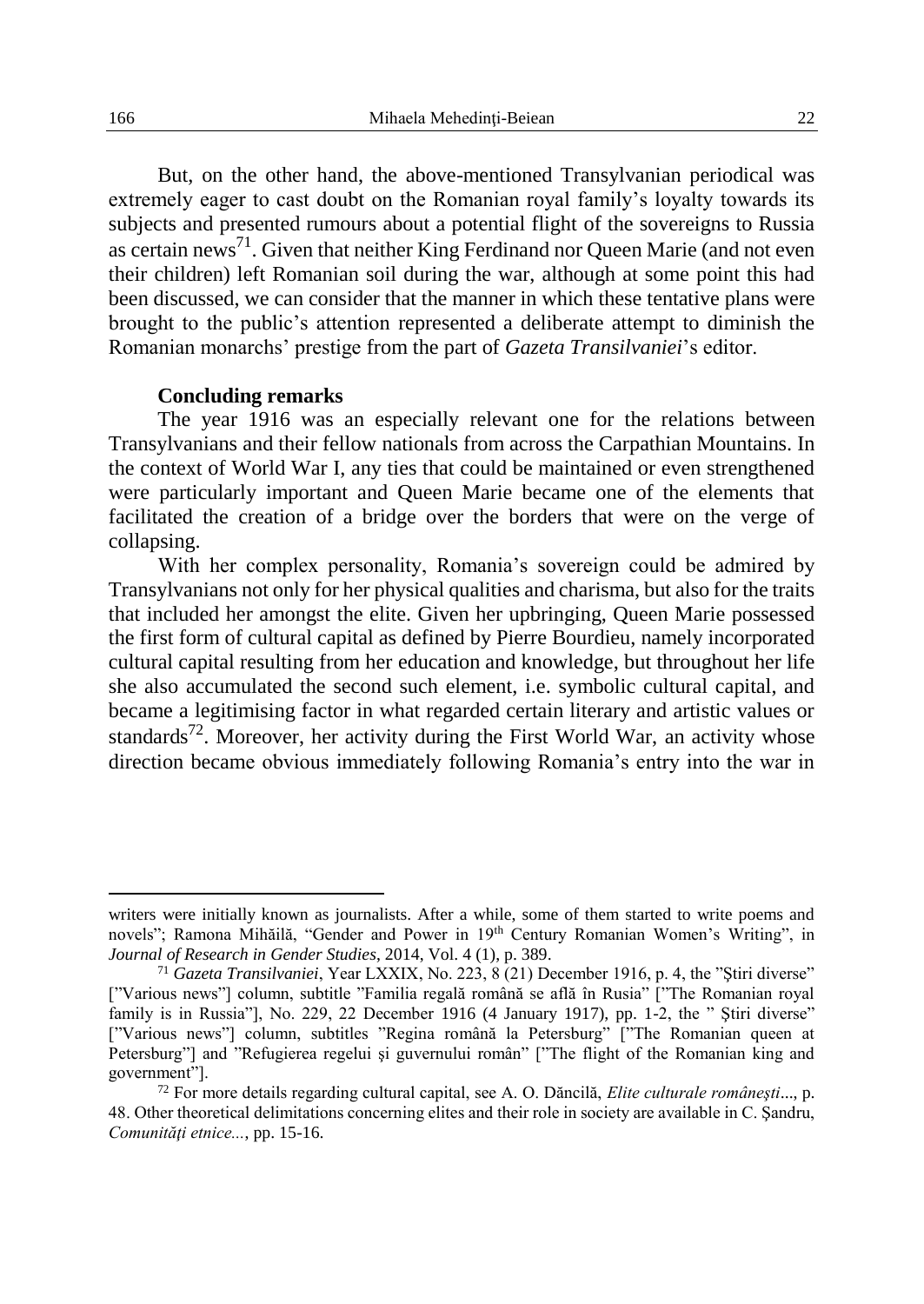1916, clearly defines her as a public intellectual<sup>73</sup>, preoccupied with improving her subjects' condition and life circumstances $^{74}$ .

Unfortunately, the attempt on reconstructing a complete image of Queen Marie as seen by her future subjects from Transylvania throughout the year 1916 is greatly affected by problems associated with the sources, as many of the periodicals taken into consideration ceased appearing or reduced their frequency and/or number of pages during the year, particularly after Romania's entry into the war. This caused an imbalance in the pieces of news about her available in Transylvanian periodicals before and after August 1916, with roughly 80% of them being published before this key moment. Moreover, each of the three distinct periods discussed is characterised by its own peculiarities, whilst some elements remain as constants throughout the entire year.

During the period January-August 1916, articles about Queen Marie cover a wide range of topics, from her literary and artistic activity, her political role or warm attitude towards her subjects to minor pieces of news concerning domestic trips undertaken with various purposes and to atypical articles in which her beauty and grace are emphasised to a very large degree. The period August-October 1916 stands out because *Gazeta Transilvaniei* was issued after the Romanian troops had seized Braşov and, as a result, news about the Romanian sovereigns are particularly benevolent and presented in a positive light. After the end of this intermezzo, the articles that appeared in the last three months of the year mostly had in view the death of Prince Mircea, Queen Marie's youngest son, but also some rumours concerning the royal pair's flight to Russia as the events of the war became exceptionally unfavourable to the Romanians.

In is interesting to note that from the 66 articles mentioning or concerning Queen Marie that have appeared in Transylvanian periodicals during 1916, not a single one was entirely negative; indeed, habitually the tone used was positive or at least neutral, even after Romania's entry into the war. Thus, the attributes that most often described the sovereign were "beautiful", "graceful", "kind", "good", "beloved" or "talented" and it becomes obvious that this bright image played its part in stimulating Transylvanians' loyalty towards the Romanian sovereigns and in reifying Greater Romania, which became embodied in Queen Marie. Moreover, it should by emphasised that, given the extremely complicated political context, expressing one's sympathy for her was easier than doing so for King Ferdinand, particularly as even Hungarians and other foreigners appreciated her. Besides all this,

<sup>73</sup> Thomas Bottomore, cited by C. Şandru, *Comunităţi etnice...*, pp. 40-41, detailed the problems associated with defining the elite category of the intellectuals and with establishing their influences on the society.

 $74$  Her memoirs provide numerous examples in this regard, particularly during the First World War. For more details, see Maria, Regina României, *Povestea vieţii mele*, Vol. III.